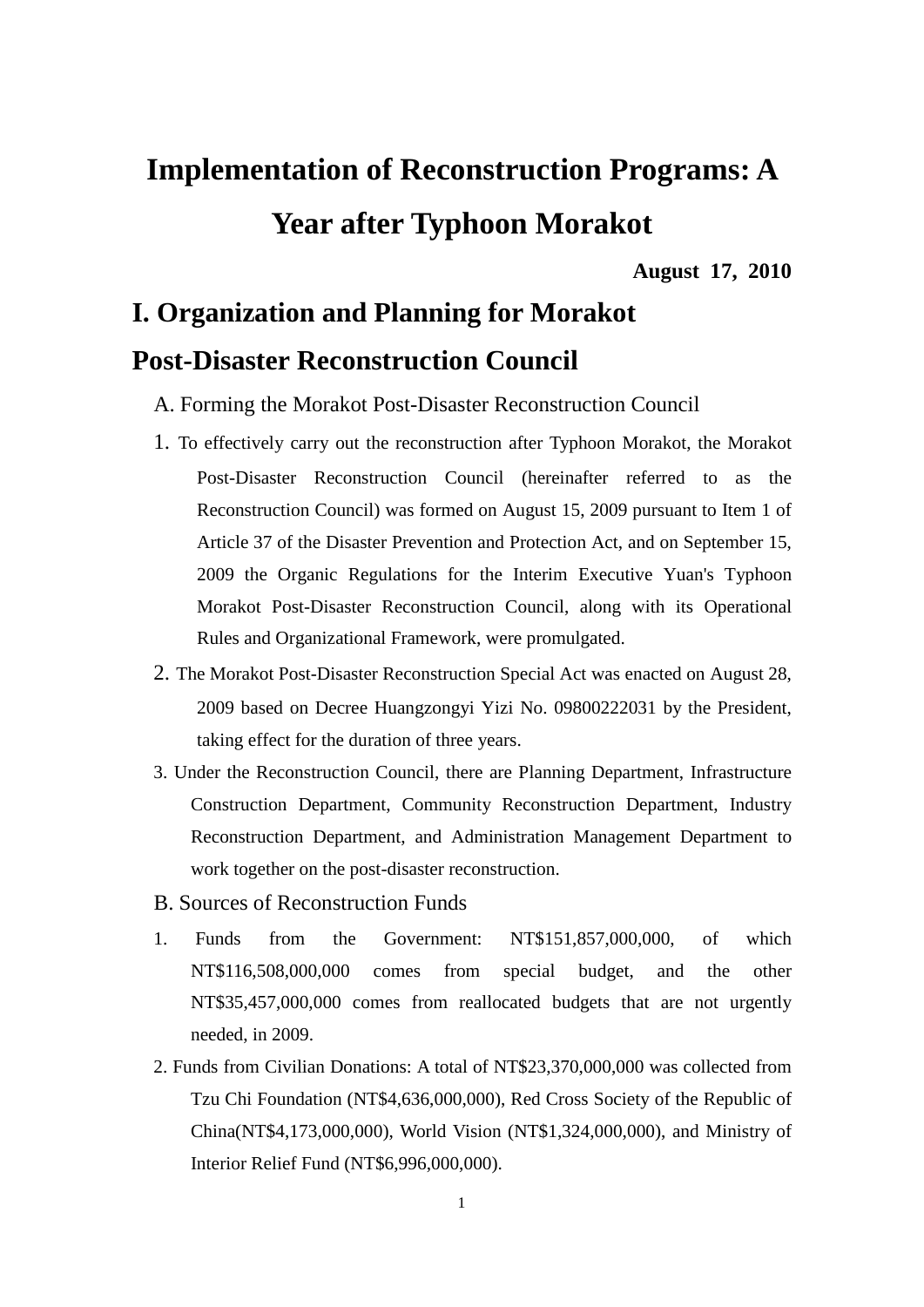#### C. Reconstruction Plan Framework

The reconstruction plan is to be implemented in three levels: (1) the Regional Reconstruction Master Plan, (2) Departmental Reconstruction Plan, and (3) Local Reconstruction Plan. With the Regional Reconstruction Master Plan being the policy guideline under the premise of conserving national land, related central government agencies should follow it to propose approaches and plans to implement the reconstruction in the three phases of "Infrastructure Reconstruction," "Community Reconstruction," and "Industry Reconstruction." Local governments, on the other hand, may divide disaster areas into several reconstruction separate sections and propose and implement individual reconstruction plans for those sections.

- 1. Regional Reconstruction Master Plan: The Plan, which was approved by the Executive Yuan on October 9, 2009, outlines the principles for strategic reconstruction area dividing and the implementation of reconstruction based on the ideal of protecting and restoring the national land being the guideline for reconstruction as well as land-use suitability analysis for evaluating environmental sensitive areas.
- 2. Infrastructure Reconstruction Plan: To expedite the restoration of the function of infrastructure construction and to avoid jeopardizing the safety of the tribes and communities in the disaster areas, the reconstruction of transportation facilities, infrastructure of farming, forestry, and fishery, soil and water conservation, and irrigation and flood control shall be guided by the Regional Reconstruction Master Plan with the design of disaster prevention measures to avoid further serious damages. The agencies to implement the plan include the Ministry of Transportation and Communications, Council of Indigenous Peoples, Ministry of the Interior, Council of Agriculture, Ministry of Economic Affairs, and Public Construction Commission. This plan was approved on November 25, 2009 by the Eighth Reconstruction Council Meeting.
- 3. Community Reconstruction Plan: The plan, co-proposed by the Ministry of the Interior, the Ministry of Education, the Ministry of Economic Affairs, Council of Agriculture, Council of Indigenous Peoples, Council for Cultural Affairs, Council of Labor Affairs, and the Department of Health, was approved on December 30, 2009 by the Ninth Reconstruction Council Meeting.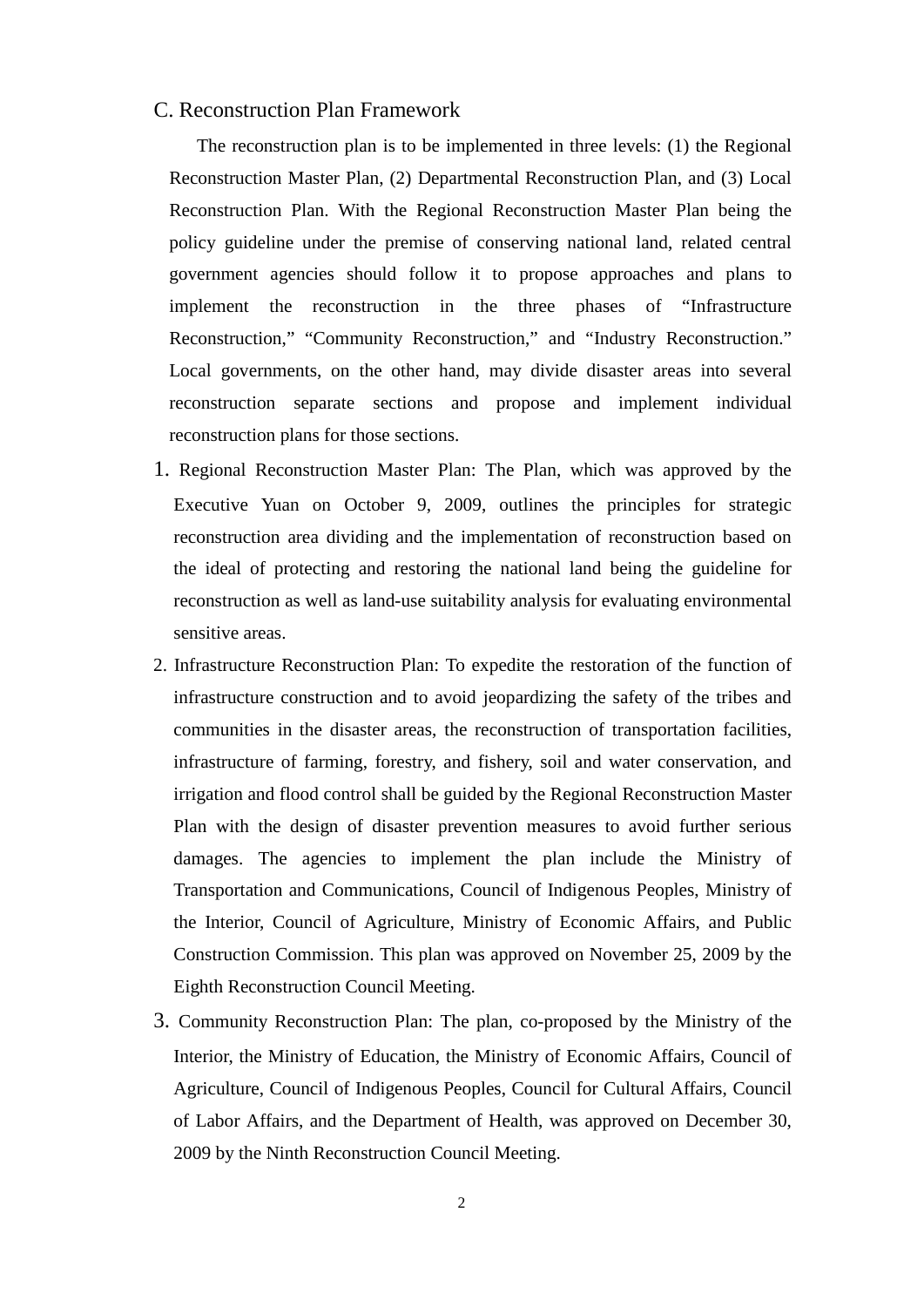4. Industry Reconstruction Plan: Approved on December 30, 2009 by the Ninth Reconstruction Council Meeting, this plan aims to push for promising industries in the disaster area aligned with the key emerging industries such as tourism, small scale farming, cultural creativity, and etc. Council for Economic Planning and Development, Ministry of Economic Affairs, Council of Agriculture, Ministry of Transportation and Communications, Council for Cultural Affairs, and Council of Indigenous Peoples will be in charge of the plan.



重建計畫架構

Reconstruction Plan Framework

以國土保育為先之區域重建綱要計畫

Regional Reconstruction Master Plan under the Premise of Conserving National Land (Passed by the 3rd Reconstruction Council Meeting on September 6, 2009)

基礎設施重建計劃/ 98.11.25 Infrastructure Reconstruction Plan (Passed by the 8th Reconstruction Council Meeting on November 25, 2009) 協調機關:重建會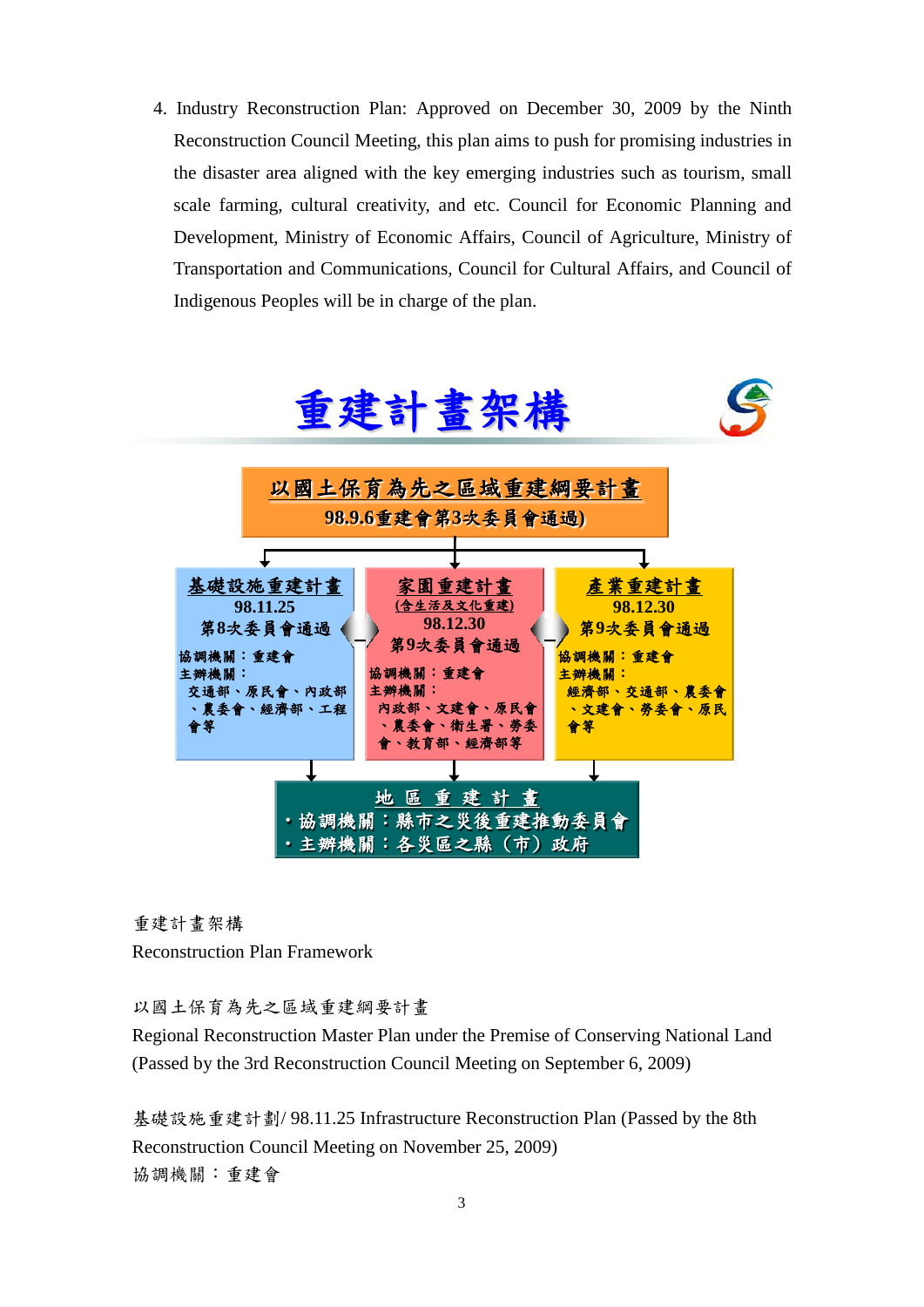Coordinating Agency: Reconstruction Council

主辦機關:交通部、原民會、內政部、農委會、經濟部、工程會 Responsible Agencies: Ministry of Transportation and Communications, Council of Indigenous Peoples, Ministry of the Interior, Council of Agriculture, Ministry of Economic Affairs, and Public Construction Commission.

#### 重建家園計畫(含生活及文化重建) 98.12.30

Community Reconstruction Plan (Including Reconstruction of Living and Culture) (Passed by the 9th Reconstruction Council Meeting on December 30, 2009) 協調機關:重建會

Coordinating Agency: Reconstruction Council 主辦機關:內政部、文建會、原民會、農委會、衛生署、勞委會、教育部、經濟 部

Responsible Agencies: Ministry of the Interior, Council for Cultural Affairs, Council of Indigenous Peoples, Council of Agriculture, Department of Health, Council of Labor Affairs, Ministry of Education, and Ministry of Economic Affairs

#### 產業重建計畫 98.12.30

Industry Reconstruction Plan (Passed by the 9th Reconstruction Council Meeting on December 30, 2009)

協調機關:重建會

Coordinating Agency: Reconstruction Council

主辦機關:經建會、經濟部、農委會、交通部、文建會及原民會

Responsible Agencies: Council for Economic Planning and Development, Ministry of Economic Affairs, Council of Agriculture, Ministry of Transportation and Communications, Council for Cultural Affairs, and Council of Indigenous Peoples

地區重建計劃 Local Area Reconstruction Program

協調機關:縣市之災後重建推動委員會

Coordinating Agency: County (City) Morakot Post-Disaster Reconstruction Council after Typhoon Morakot

主辦機關:各災區之縣市政府

Responsible Agencies: County (City) Governments of the Disaster Area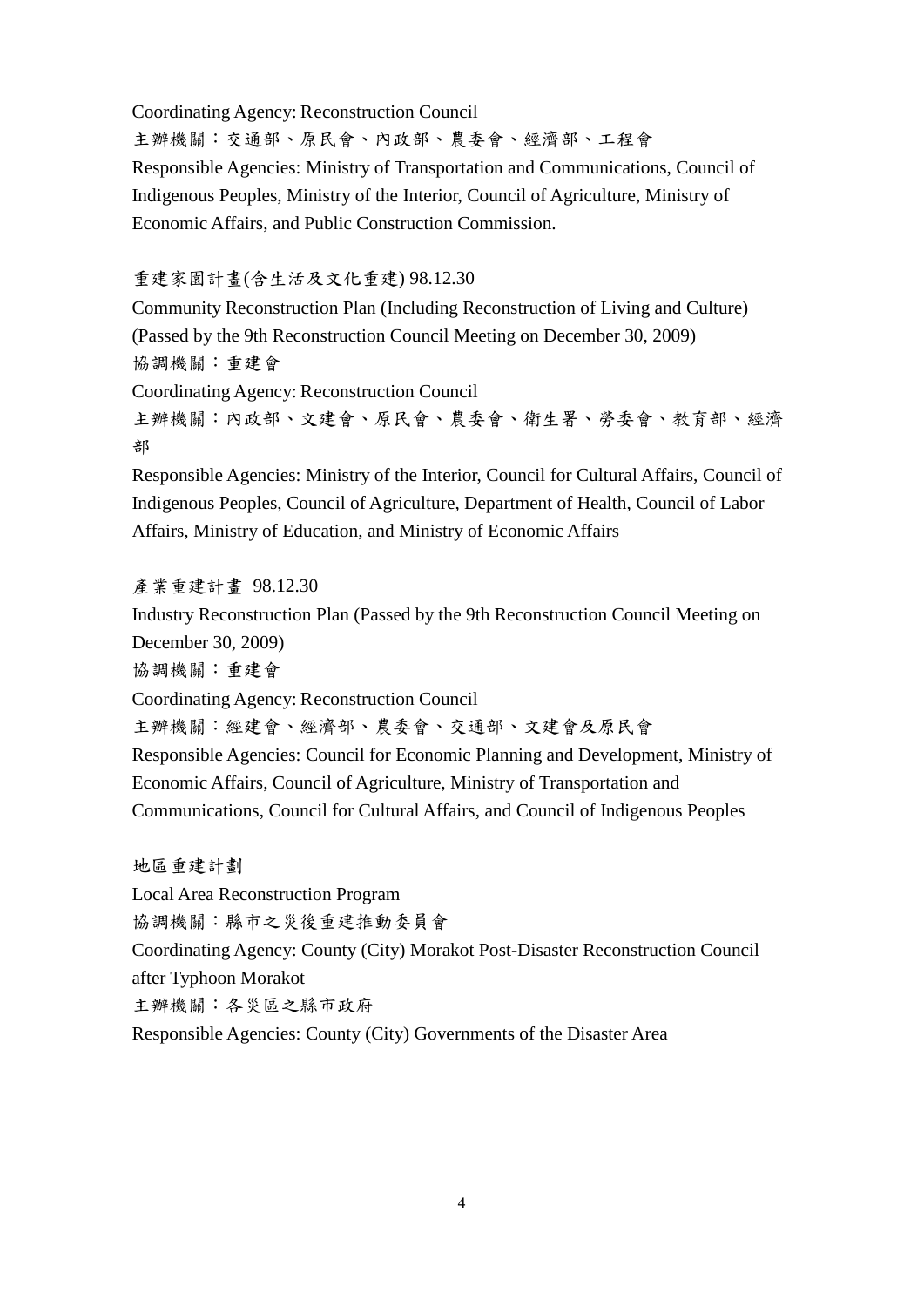### **II. Community Reconstruction**

### A. Relief for the victims

As of July 22, 2009, consolation money of NT\$641,000,000 has been given to 699 victims of Typhoon Morakot who were either dead or missing and NT\$1,000,000 to 4 seriously injured. An amount of NT\$99,560,000 relief funds for relocation have been distributed to 4,978 (100%) individuals from 1,767 households whose homes are inhabitable. Relief funds for flooding have been released to 140,424 households for a total of NT\$2,808,145,000. In addition, more relief money from the donations of the private sector has been distributed by the government to survivors for relocation, house renting, and flood losses.

#### B. School Reconstruction

The original number of schools that needed to be reconstructed, either on the original site or a different site, was 15, which were all pledged by private corporations or organizations. The pledge agreements were signed on September 21, 2009. However, Xinmei Elementary School in Alishan Township, Chiayi County only requires repairing the retaining wall without having to be rebuilt, and Dali Branch of Sandi Elementary School in Pintung County will be consolidated into the latter, and hence does not need to be rebuilt. In addition, Chang Yung-Fa Foundation has pledged three more schools that need to be reconstructed. Therefore, the total number of schools that need to be rebuilt is now 16 (See the following table for detail of school reconstruction progress).

| <b>Item</b> | County<br>(City)   | <b>Schools</b>                  | Pledging<br><b>Organizations</b>                                                     | <b>Reconstruction Reconstruction Projected</b><br><b>Progress</b> | <b>Starting Time Completion</b> | <b>Time</b> |
|-------------|--------------------|---------------------------------|--------------------------------------------------------------------------------------|-------------------------------------------------------------------|---------------------------------|-------------|
|             | 1 Nantou<br>County | Lunghua<br>Elementary<br>School | Dharma Drum<br>Mountain, RO<br>C Red Cross<br>Society, CPC<br>Corporation,<br>Taiwan | Negotiating<br>with<br>community<br>residents                     | Undecided                       | Undecided   |
|             | 2Chiayi<br>County  | Laiji<br>Elementary             | Chang<br>Yung-Fa                                                                     | Looking for<br>suitable                                           | Undecided                       | Undecided   |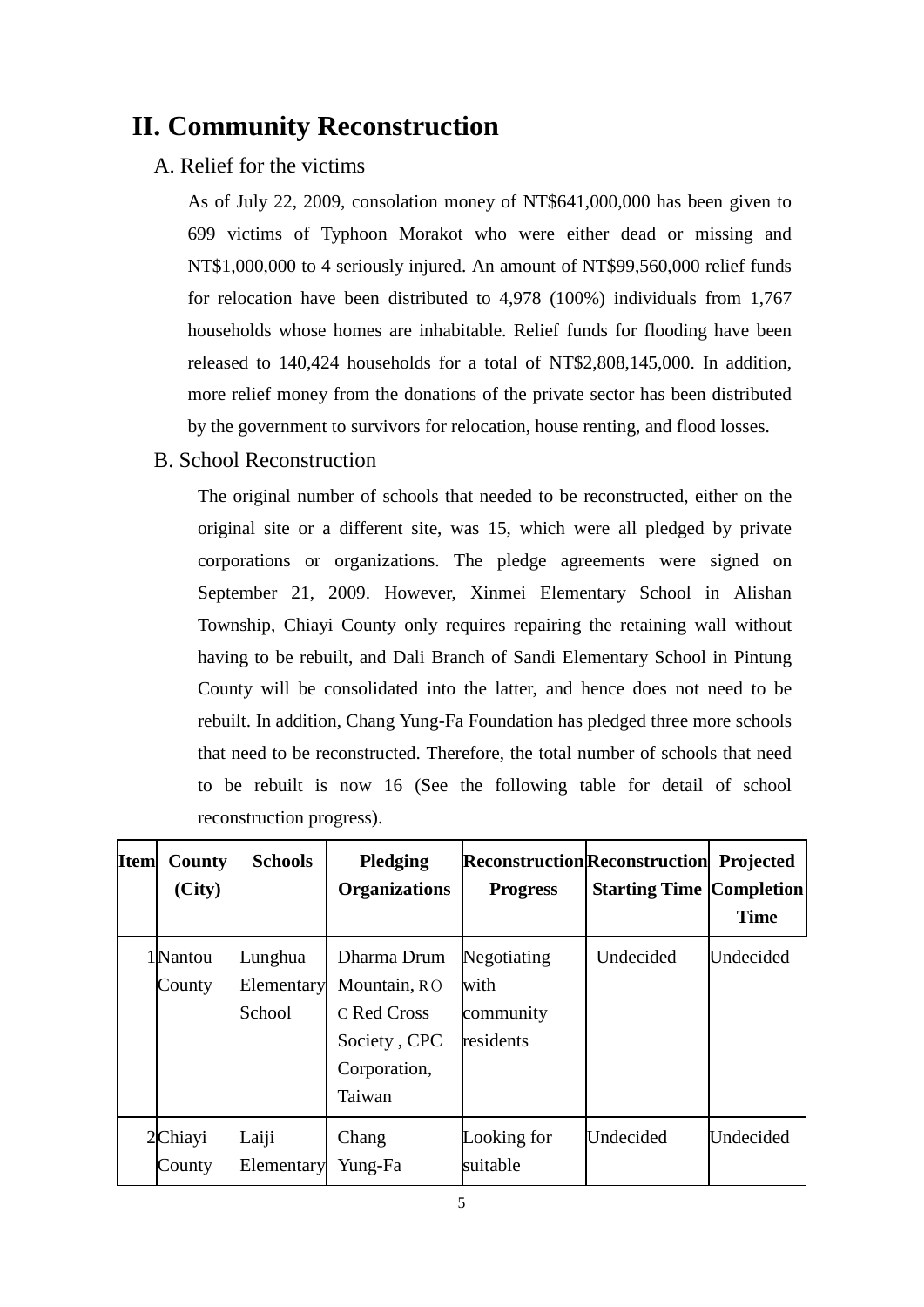|                             | School                                                     | Foundation                         | location                                                |                                                                                         |           |
|-----------------------------|------------------------------------------------------------|------------------------------------|---------------------------------------------------------|-----------------------------------------------------------------------------------------|-----------|
| 3Chiayi<br>County           | Shanmei<br>Elementary<br>School                            | Formosa<br><b>Plastics Group</b>   | Land dividing<br>and in the<br>process of<br>purchasing | Undecided                                                                               | Undecided |
| 4Chiayi<br>County           | Taihe<br>Elementary<br>School                              | Formosa<br><b>Plastics Group</b>   | Looking for<br>suitable<br>location                     | Undecided                                                                               | Undecided |
| 5Chiayi<br>County           | Dabang<br>Elementary<br>School                             | <b>TVBS</b><br>Foundation          | Land price<br>negotiating                               | August 2010                                                                             | 2011      |
| 6KaohsiungXiaolin<br>County | Elementary<br>School                                       | <b>TVBS</b><br>Foundation          | In the process<br>of purchasing                         | September<br>2010                                                                       | 2011      |
| 7KaohsiungSanmin<br>County  | Junior<br>High<br>School                                   | Delta<br>Electronics<br>Foundation | In the process<br>of land<br>development                | September<br>2010                                                                       | 2011      |
| County                      | 8KaohsiungElementary<br>School                             | Tzu Chi<br>Foundation              | In the process<br>of planning and<br>designing          | December 2010 Undecided                                                                 |           |
| 9KaohsiungMinquan<br>County | Elementary<br>School                                       | Delta<br>Electronics<br>Foundation | In the process<br>of land<br>development                | September<br>2010                                                                       | 2011      |
| 10Pingtung<br>County        | Taiwu<br>Elementary<br>School                              | BenQ<br>Foundation                 | Construction<br>site planning                           | December 2010 2011                                                                      |           |
| 11 Pingtung<br>County       | Dashe<br><b>Branch</b> of<br>Sandi<br>Elementary<br>School | Chang<br>Yung-Fa<br>Foundation     | Cleaning wastes September<br>at construction<br>site    | 2010                                                                                    | 2011      |
| 12Pingtung<br>County        | Neishe<br><b>Branch</b> of                                 | Chang<br>Yung-Fa                   |                                                         | Together with Laiyi Elementary School,<br>the reconstruction will be carried out at the |           |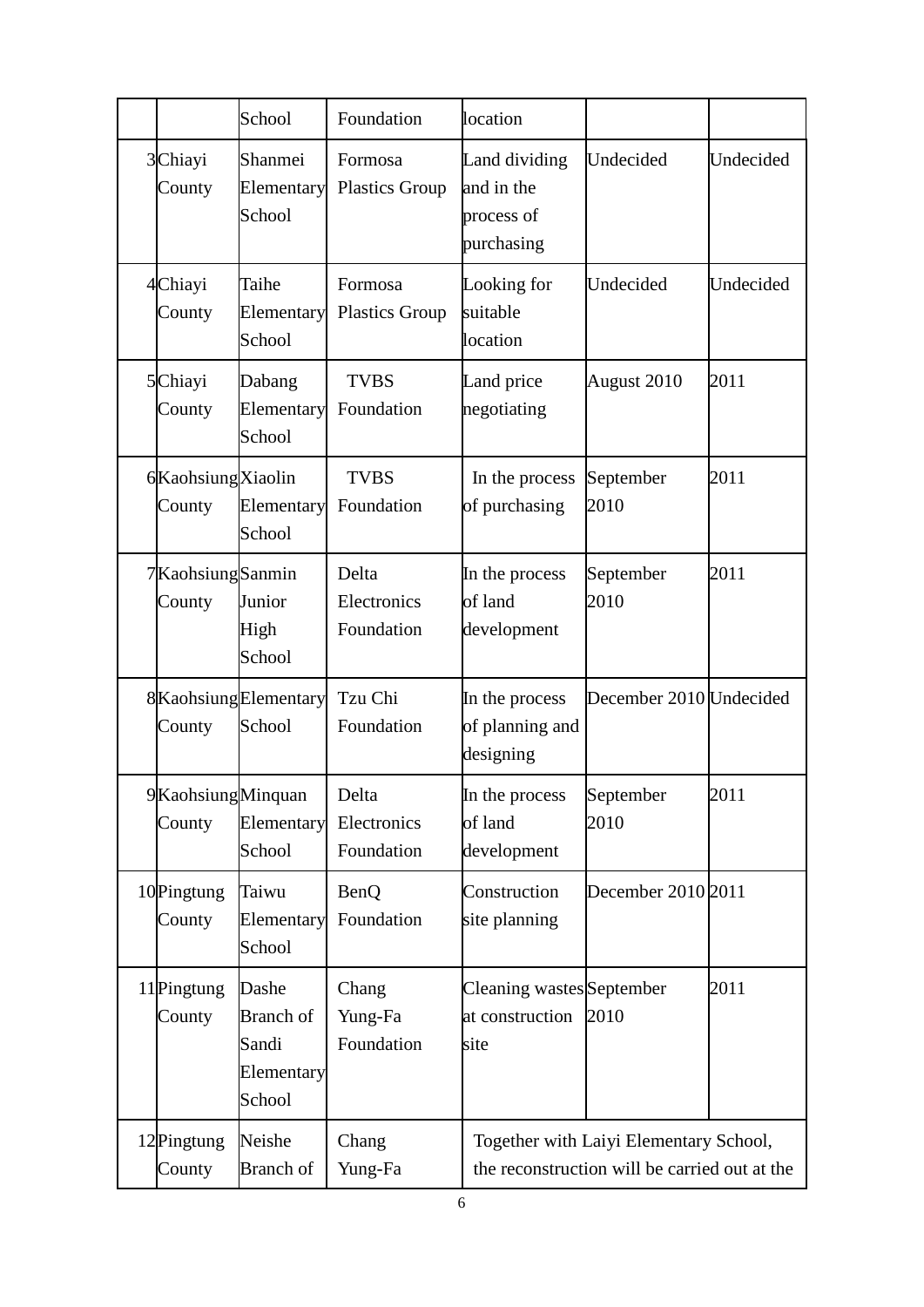|                               | Sandi<br>Elementary<br>School   | Foundation                     | original site to repair its gate, walls, stage<br>and track and field.    |               |                   |
|-------------------------------|---------------------------------|--------------------------------|---------------------------------------------------------------------------|---------------|-------------------|
| 13Taitung<br>County           | JiaLan<br>Elementary<br>School  | <b>BenQ</b><br>Foundation      | Under<br>construction,<br>will be<br>completed on<br>September 5,<br>2010 | February 2010 | September<br>2011 |
| 14Yunlin<br>County            | Zhanghu<br>Elementary<br>School | Chang<br>Yung-Fa<br>Foundation | Pledge<br>agreement<br>signed                                             | Undecided     | Undecided         |
| 15 Kaohsiung Liugui<br>County | Senior<br>High<br>School        | Chang<br>Yung-Fa<br>Foundation | Pledge<br>agreement<br>signed                                             | Undecided     | Undecided         |
| 16Taitung<br>County           | Langdao<br>Elementary<br>School | Chang<br>Yung-Fa<br>Foundation | Pledge<br>agreement<br>signed                                             | Undecided     | Undecided         |

### C. Disaster Survivors Employment Plan

- 1. August 8 Temporary Work Plan: The mission of the "August 8 Temporary Work Plan" was completed on September 16, 2009 as the government had approved temporary employment projects in 92 townships and villages, providing 13,940 employment opportunities. In all, there were 230,623 person-time temporary jobs offered under this program.
- 2. Post-disaster Temporary Work Plan: As of August 16, 2010, 222 government agencies and units, 11 local governments in the disaster areas, and 2 central government agencies have requested for needed manpower, and a total of 18,346 temporary work opportunities have been approved, allowing 16,933 disaster survivors to work temporarily for the government under this program.
- 3. Hiring incentives for post-disaster reconstruction work are provided for companies that have won various bids to carry out reconstruction in disaster areas. These companies are to provide job opportunities to unemployed persons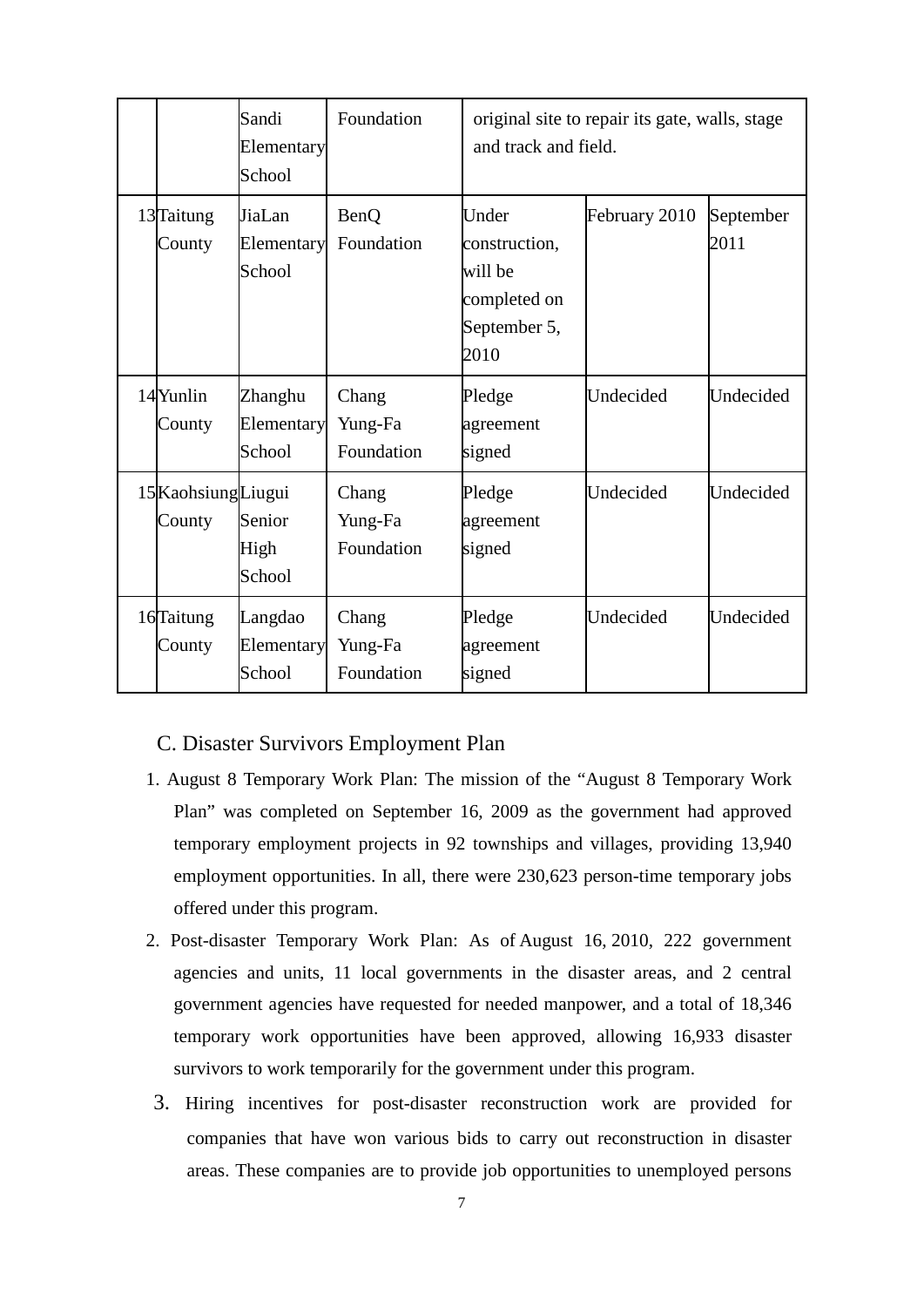in disaster areas based on their actual needs. As of August 16, 2010, 215 people have been recommended and 112 of them have been hired by those companies.

- 4. The "Immediate Work Plan" is applicable for any person from a disaster area with a disaster area ID who is unemployed. A total of 371 people have been provided jobs under this plan so far.
- D. Medium and Long-term Resettlement
- 1. Progress of Multiple Medium and Long-term Resettlement
	- (1) Community Reconstruction: Progress of Medium-term Resettlement

After Typhoon Morakot, 8,189 survivors have been resettled to shelters in different places. Now most of them have either moved into permanent houses or moved back to their hometown or been in transitional programs such as nursing homes or rent subsidies offered by the government. As of August 4, 2010, 1,185 survivors of Typhoon Morakot are living in temporary housing in five different locations.

| County | Location                                                              | No. of     | No. of | Transitional                                                                | Projected End         |
|--------|-----------------------------------------------------------------------|------------|--------|-----------------------------------------------------------------------------|-----------------------|
|        |                                                                       |            |        | HouseholdsResidentsResettlement                                             | Time                  |
| Tainan | Taiwan Water<br>Corporation<br><b>Purification Plant</b><br>Dormitory | 24         |        | Permanent<br>houses<br>105 <sub>completed</sub> ,<br>survivors<br>moving in | September 21,<br>2011 |
|        | Longquan 298th<br>Brigade Base Camp                                   | 118        | 356    |                                                                             | October 31,<br>2011   |
|        | <b>Pingtung Veterans</b><br>Home                                      | <b>151</b> |        | 312 Waiting for the                                                         | October 31,<br>2011   |
|        | PingtungGaoshih Daycare<br>Center                                     | 15         |        | completion of<br>34 permanent                                               | October 31,<br>2011   |
|        | Zhongcheng<br><b>Military Base</b><br>Camp (cubicals)                 | 95         | 378    | housing                                                                     | October 31,<br>2011   |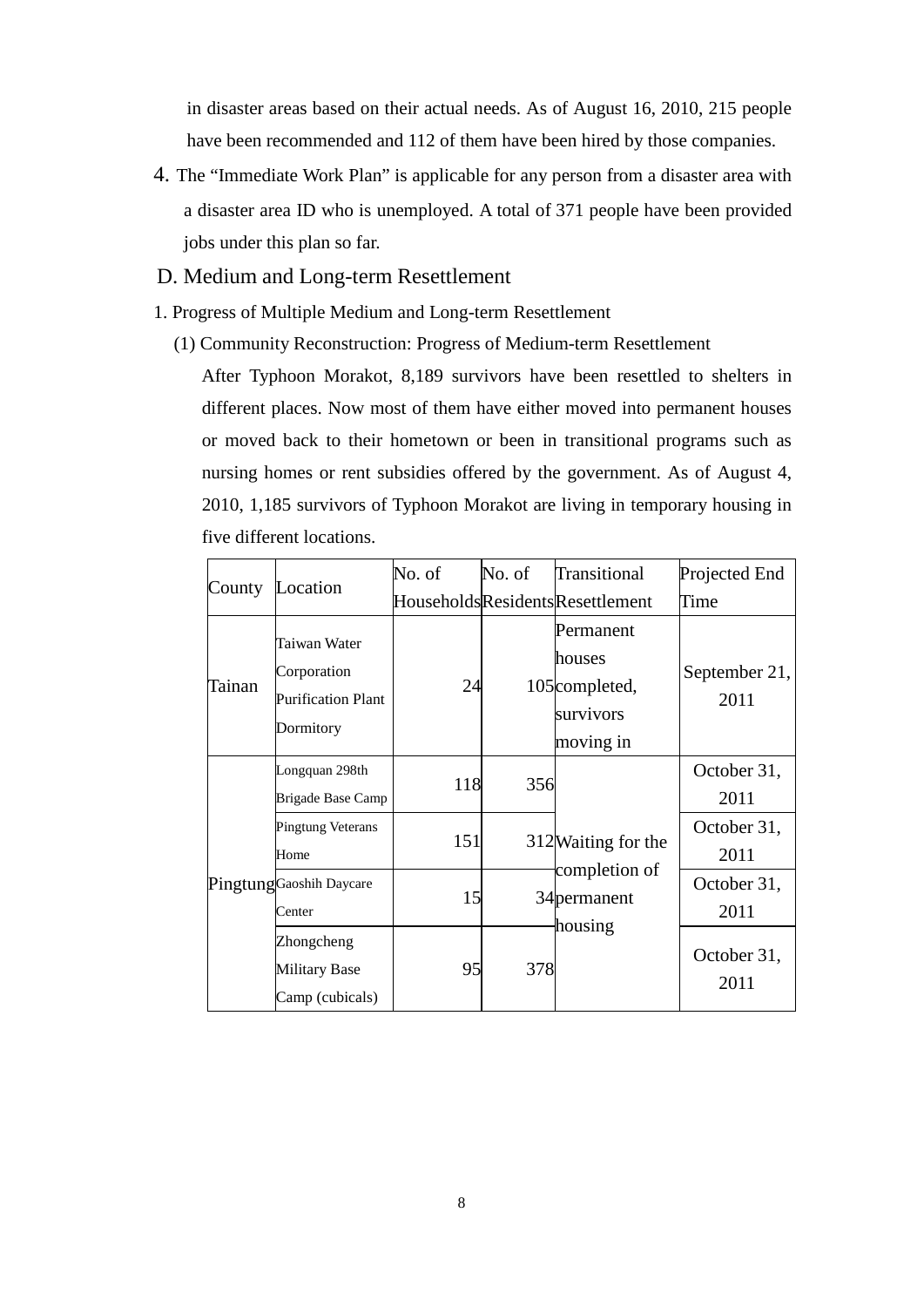(2) Prefabricated houses have been built in 9 different locations in various counties to accommodate 312 households as shown in the

following table:

| Source                                                                              | County (City)          | Residents from<br>Different Townships to<br>be Resettled | Locations of Construction                                                                                                                                                                                                                                                          | Pledging<br>Organizations                                                 | No. of Accommodation                            |
|-------------------------------------------------------------------------------------|------------------------|----------------------------------------------------------|------------------------------------------------------------------------------------------------------------------------------------------------------------------------------------------------------------------------------------------------------------------------------------|---------------------------------------------------------------------------|-------------------------------------------------|
|                                                                                     | Kaohsiung<br>County    | Liugui Township,<br>Taoyuan Township,<br>Maolin Township | The construction site is located next to<br>Xinweitiantai Temple in Liugui Township. In the<br>first stage, 100 prefabricated houses will be built,<br>with a maximum expansion of 500 units. Actual<br>number of houses to be built will be verified by the<br>county government. | $ROC$ Red Cross<br>Society                                                | 60 households                                   |
| <b>Prefabricated Houses</b><br>Donated by China                                     |                        | Jiaxian Township                                         | The construction site is located at land #2018 of<br>Yuemei section near Shanlin Junior High School<br>(rented from Taiwan Sugar Corporation).                                                                                                                                     | ROC Red Cross<br>Society                                                  | 74 households                                   |
|                                                                                     | <b>Pingtung County</b> | Laiyi Township<br>Taiwu Township                         | Zhongcheng Military Base Camp in Chaozhou<br>Township                                                                                                                                                                                                                              | ROC Red Cross<br>Society                                                  | 20 households                                   |
|                                                                                     | Jiayi County           | Alishan Township                                         | Shizhuo Service Area<br>4th Neighborhood of Laiji Village<br>Near Lijia Elementary School                                                                                                                                                                                          | ROC Red Cross<br>Society                                                  | 42 households<br>20 households<br>10 households |
|                                                                                     | Subtotal               |                                                          | 6 Locations                                                                                                                                                                                                                                                                        |                                                                           | 226 households                                  |
|                                                                                     | <b>Taitung County</b>  | Jinfeng Township                                         | North side of Jieda Elementary School in Jinfeng<br>Township (Land #1-13, 14, 15, 16, 17 of Jieda<br>Section)                                                                                                                                                                      | <b>World Vision</b><br>Taiwan                                             | 50 households                                   |
| <b>Prefabricated Houses</b><br>Donated by Other<br>Organizations or<br>Corporations |                        | Dawu Township                                            | Land #372, 374, 375 (used with permission by<br>Taiwan Railways Adminstration)                                                                                                                                                                                                     | World Vision<br>Taiwan                                                    | 14 households                                   |
|                                                                                     | Nantou County          | Shuili Township                                          | Behind Taiwan Fresh Supermarket in Shuili<br>Township                                                                                                                                                                                                                              | Zhongyue Construction<br>Company, Zhucheng<br><b>Construction Company</b> | 22 households                                   |
|                                                                                     | Subtotal               |                                                          | 3 Locations                                                                                                                                                                                                                                                                        |                                                                           | 86 households                                   |
| Total                                                                               |                        |                                                          | 9 Locations                                                                                                                                                                                                                                                                        |                                                                           | 312 households                                  |

As of August 17, 2010, a total of 238 households with 952 residents have moved in.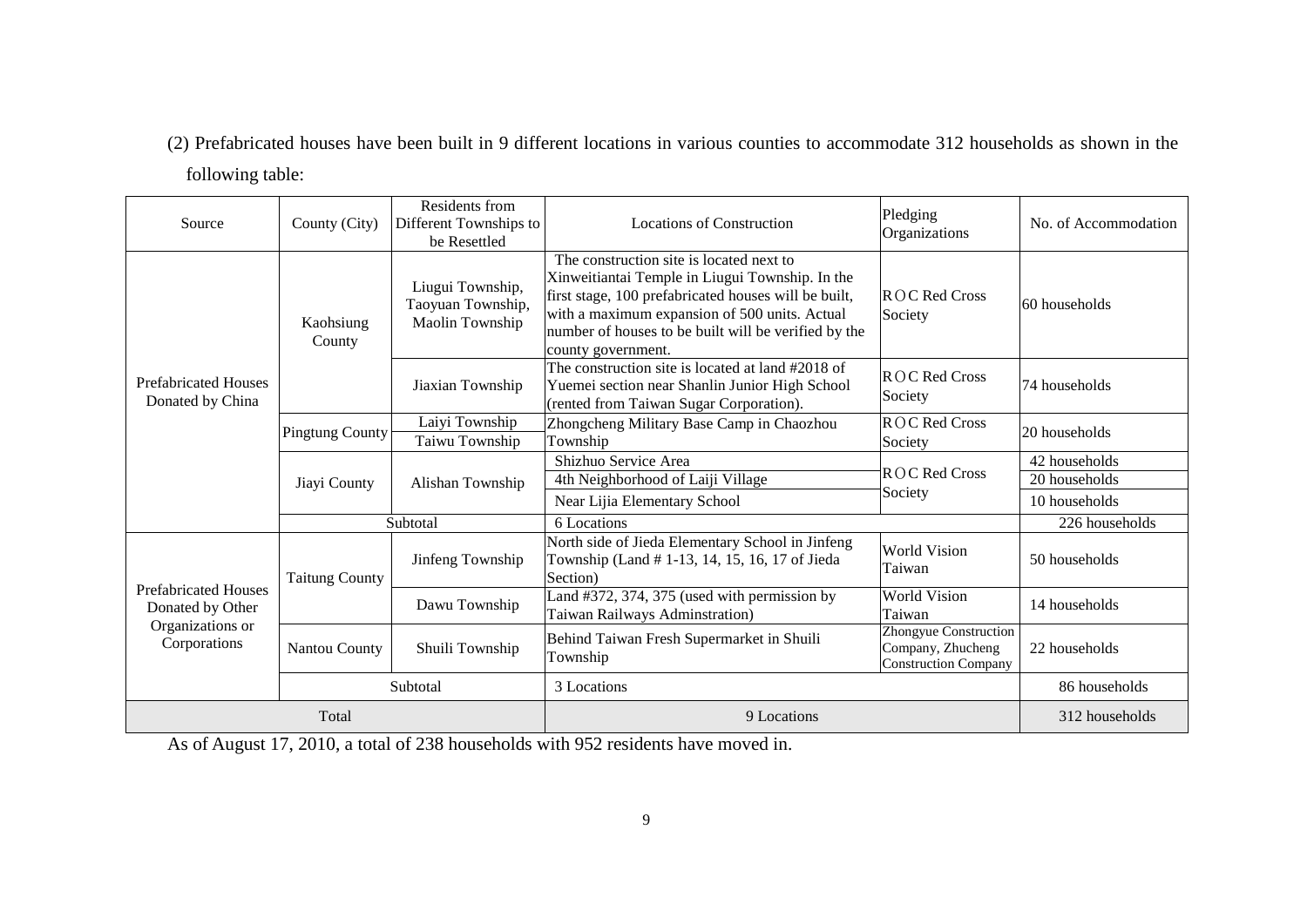|                                                             | <b>Types of Resettlement</b>                      | No. of Completed<br>Houses | No. of Households<br>that have Moved in | No. of People<br>Benefited |
|-------------------------------------------------------------|---------------------------------------------------|----------------------------|-----------------------------------------|----------------------------|
|                                                             | Yuemei Farm                                       | 756                        | 704                                     |                            |
|                                                             | Xinfeng Village of Gaoshu Township                | 8                          | 6                                       |                            |
|                                                             | Deqi Section of Taihe Village                     | 33                         | 29                                      |                            |
|                                                             | Old Dawu Elementary School                        | 31                         | 31                                      |                            |
|                                                             | Mango Vapor Heat Plant                            | 26                         | 26                                      |                            |
| 1. Permanent<br>Houses                                      | Changzhi Station of Radio Taiwan<br>International | 164                        | 152                                     |                            |
|                                                             | Jugong Section site                               | 18                         | $-$                                     |                            |
|                                                             | Luzijiao 1st Site                                 | 90                         | $- -$                                   |                            |
|                                                             | Wulipu                                            | 50                         | $-$                                     |                            |
|                                                             | Majia Farm                                        | 260                        |                                         |                            |
|                                                             | Zhongjianlu                                       | 21                         | $-$                                     |                            |
|                                                             | Jifu Section of Jinlun Village                    | 8                          |                                         |                            |
|                                                             | Jialan 2nd Site                                   | 15                         |                                         |                            |
|                                                             | Subtotal                                          | 1480                       | 948                                     | 3,452                      |
| 2.Preferential<br>Mortgage Loan<br>(Self-purchased<br>Home) |                                                   | 36                         | 36                                      | 144                        |
| Total                                                       |                                                   | 1,516                      | 984                                     | 3,596                      |

2. Community Reconstruction: Long-term Resettlement (as of August 17, 2010)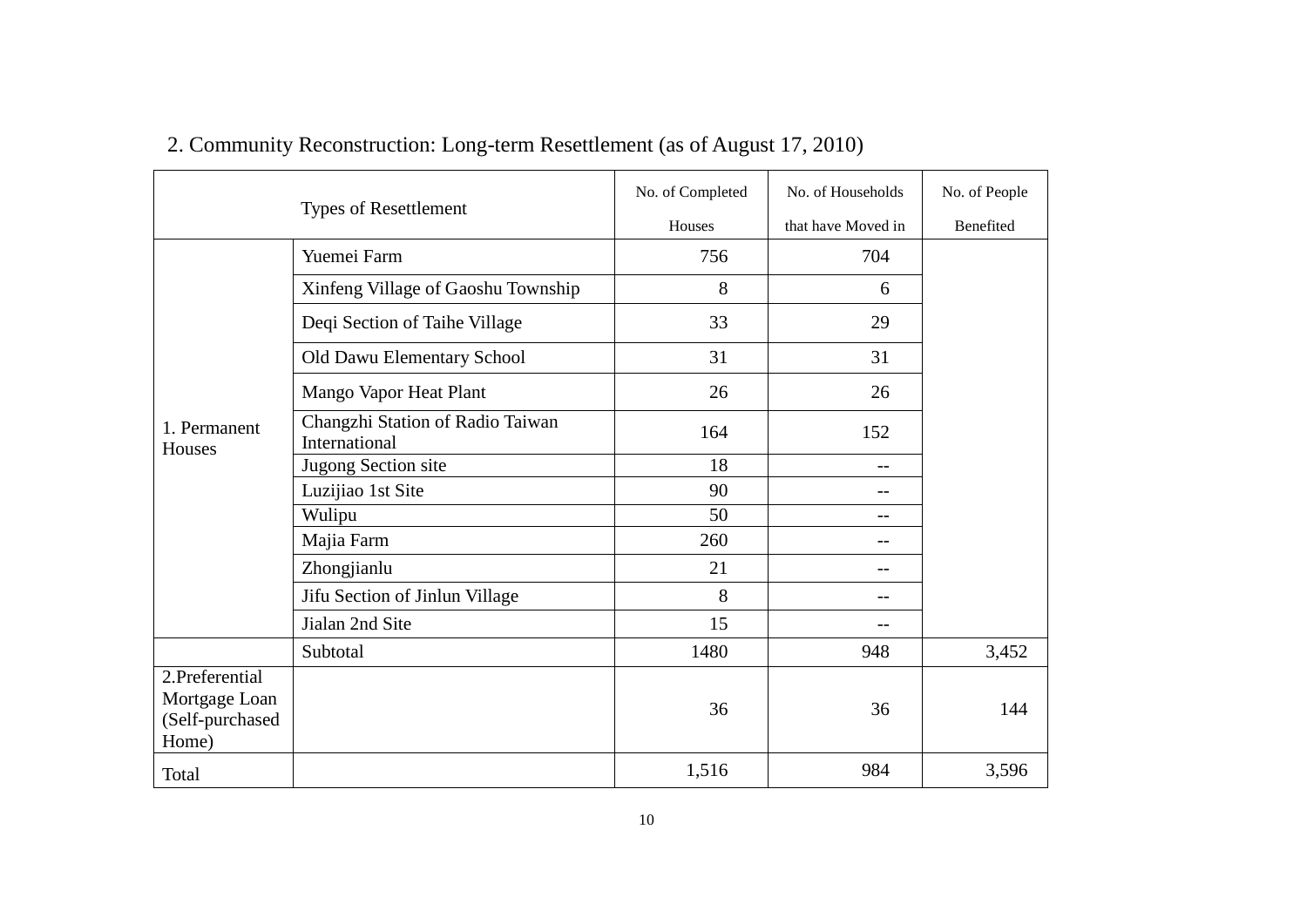#### 2. Permanent House Resettlement

- (1) Disaster victims whose original homeland being assessed unsafe will be assisted by the government in long-term resettlement to move into permanent houses constructed by non-government charity organizations and will be offered job opportunities by enthusiastic corporations and companies. Locations of permanent houses are provided by the government based on the principle that "the locations should be away from the disaster areas and be close to the original townships or villages whenever possible, and residents should be relocated as a group to a safe place." The policy for permanent houses management and control is to accomplish the following:
- a) Phase 1: Permanent houses whose construction sites have been decided and the applications have been filed before March 16, 2010 and approved before March 31, 2010 shall be completed by August 8, 2010, exactly a year after the disaster of Typhoon Morakot.
- (b) Phase 2: Permanent houses that have been approved after March 31, 2010 and have completed eligibility reviewing before April 30, 2010 shall be moved in by January 31, 2011.
- (c) Permanent houses that have been approved after April 30, 2010 or whose locations yet to be decided or the source of financial support is unknown shall be coordinated and verified by the local governments before they are completed and the residents move in within five months.
- (2) Statistic of Eligibility for Permanent Houses in Various Counties:
- (a) Number of Applications for Permanent Houses by March 31: Of the 3,807 applications, 2,020 households were eligible and 2,037 permanent houses have been assigned.
- (b) By April 30, 2010, 3,803 households have applied for permanent houses, and 2,089 of them have been approved eligible and 2,114 permanent houses have been assigned.
- (c) By August 13, 2010, 4,238 households have applied for permanent houses, and 2.618 of them have been approved eligible and 2,690 permanent houses have been assigned.
- (3) The objective of permanent house plan is to build 2,587 permanent houses at 29 construction sites.
- (a) Phase 1: 1,649 permanent houses are to be constructed at 13 sites. So far, 1,480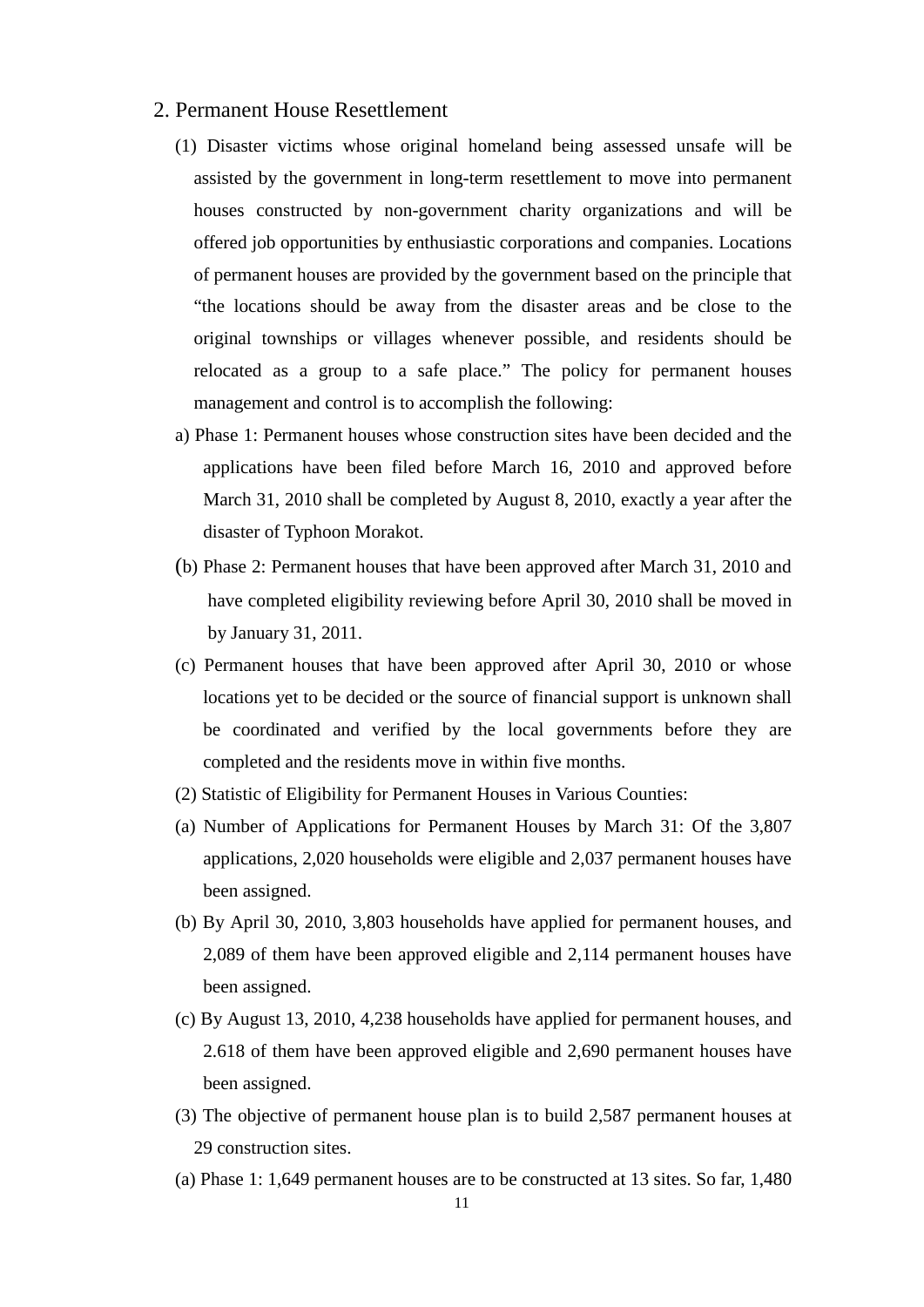|                         |                           |                    | No. of    |
|-------------------------|---------------------------|--------------------|-----------|
| Pledging                | No. of Pledged            | No. of Permanent   | Permanent |
| Organization            | <b>Construction Sites</b> | Houses to be Built | Houses    |
|                         |                           |                    | Completed |
| Tzu Chi                 |                           | 954                | 954       |
| Foundation              | 4                         |                    |           |
| <b>Taiwan Red Cross</b> | $\overline{2}$            | 180                | 140       |
| Society                 |                           |                    |           |
| <b>World Vision</b>     |                           |                    |           |
| Taiwan                  | 8                         | 496                | 368       |
| Chang Yung-Fa           | 1                         | 18                 | 18        |
| Foundation              |                           |                    |           |
| Total                   | 15                        | 1648               | 1480      |

such houses have completed at 13 sites. See the following table for details.

(b) Phase 2: 666 permanent houses at 8 construction sites shall be completed and the survivors of the disaster will move in by September 30, 2010.

|                         |                           |                    | No. of      |
|-------------------------|---------------------------|--------------------|-------------|
|                         | No. of                    | No. of Permanent   | Permanent   |
| Organizations           | <b>Construction Sites</b> | Houses to be Build | Houses      |
|                         |                           |                    | Completed   |
| <b>Taiwan Red Cross</b> | 8                         | 666                | In Progress |
| Society                 |                           |                    |             |
| Total                   | 8                         | 666                |             |

(c) Others: T The government is planning to provide six more construction sites for building 273 permanent houses. Of those, one construction site has been decided after May 2010, three sites have not been decided, and two sites have been chosen but are waiting for private organizations to pledge to build such houses.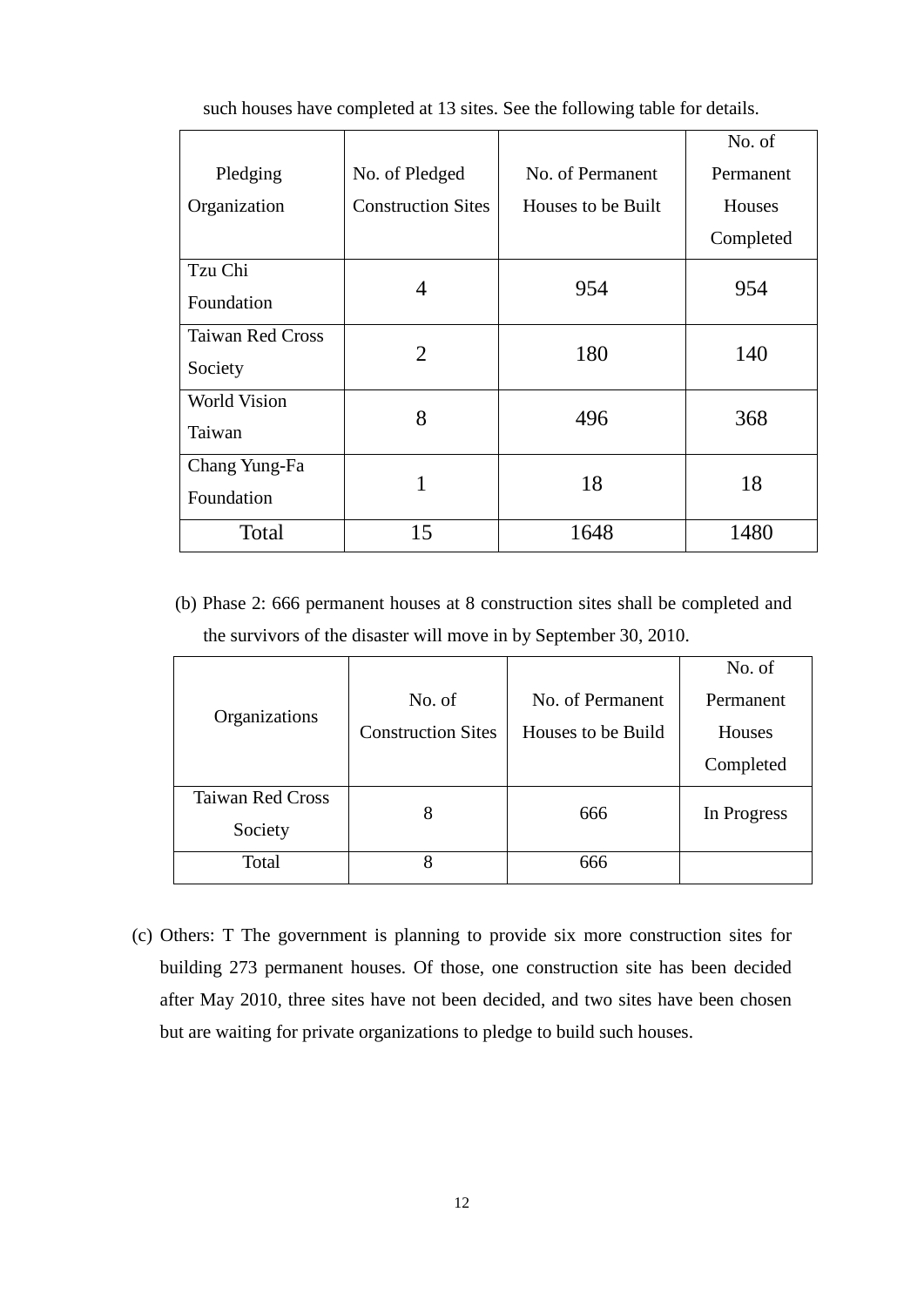# **III. Infrastructure**

#### A. Implementation of Total Budgets for Reconstruction

1. Implementation of Total Budgets for Reconstruction

Total budgets for construction, consisting of special budgets for post-disaster reconstruction and budgets shifted from those that are not urgently needed, have been made available the accumulated amount of NT\$61,588,000,000 by 2010 fiscal year, of which NT\$31,632,000,000 has been allocated and NT\$32,329,000,000 has been implemented by July 2010. The rate of budget implementation (amount of budget implemented divided by accumulated amount of allocation) is 102.20%, and completion rate (amount of budget implemented divided by available accumulated amount of budget by 2010 fiscal year) is 52.49%.

2. Implementation of Budgets allocated to local governments

The amount of available budgets for local governments is NT\$24,682,000,000 for fiscal year 2010. As of July 2010, the amount of accumulated allocated budgets to the local government was NT\$11,596,000,000, of which NT\$11,349,000,000 has been implemented. The rate of implementation (amount of budgets implemented divided by amount of accumulated allocated budgets) is 97.87%, while the implementation rate (amount of budgets implemented divided by amount of available budgets by fiscal year 2010) is 45.98%.

3. Progress of Contracted Construction

The projected total number of construction to be contracted out by the end of 2010 with the overall budgets is 5,849, of which 5,553 have been contracted out by August 10, 2010. The rate of contracted-out construction (the actual amount of construction contracted out divided by the projected amount of construction contracted out) is 94.94%.

#### B. Repairing and Restoring Access to Roads, Railways, and Bridges

1. Repairing and Restoring Road systems: Roads in mountain areas in southern Taiwan were seriously damaged by Typhoon Morakot, especially the eight major isolated areas whose roads were not accessible at all. With great efforts from the Directorate General of Highways of the Ministry of Transportation and Communications, those roads have been repaired and restored by November 30, 2009. The Taiwan Provincial Highway No. 18 (Alishan Highway) has been accessible for tour buses by June 25, 2010, and the Jiji section of Taiwan Provincial Highway No. 16 resumed accessible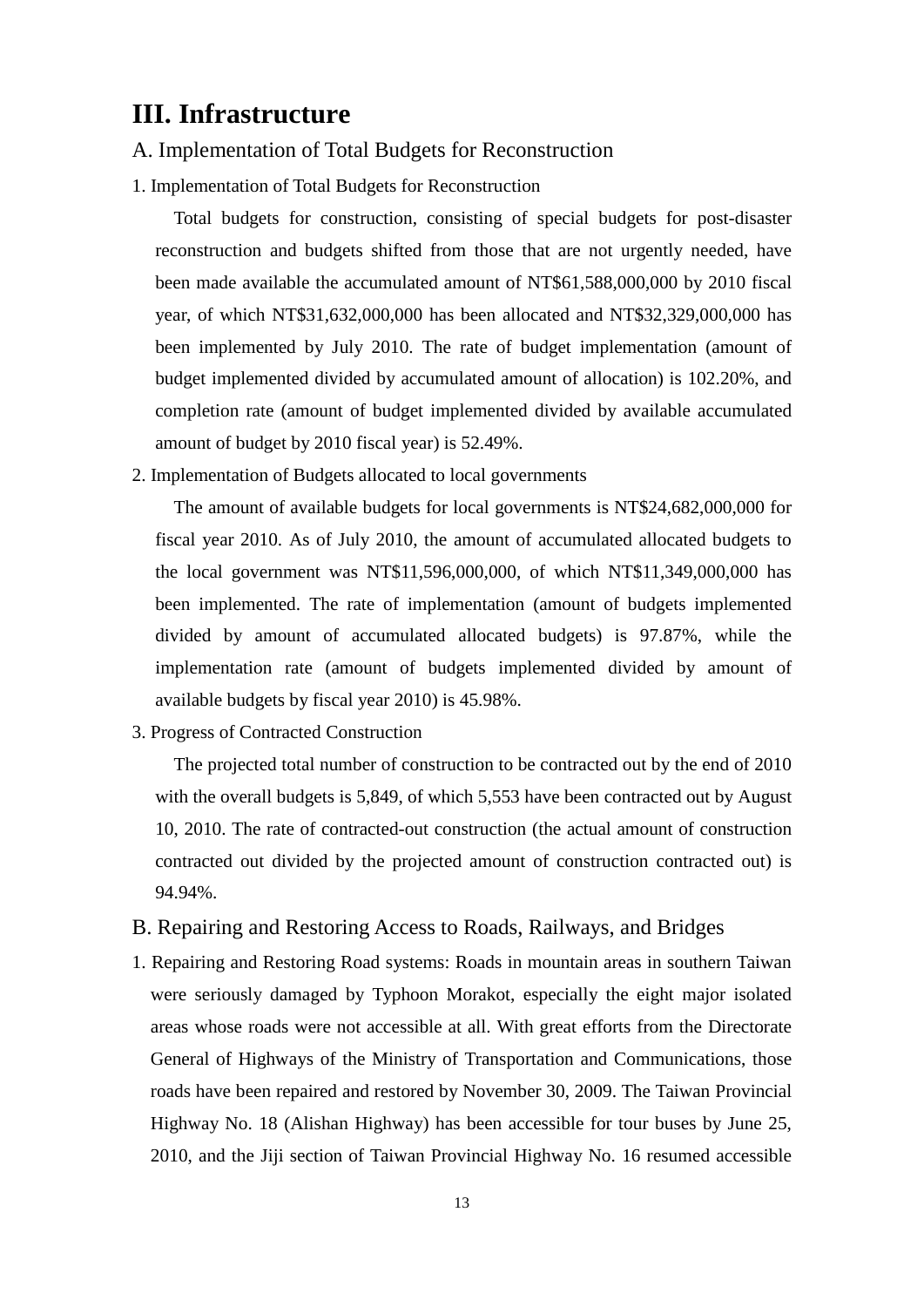on July 10, 2010.

- 2. Repairing and Restoring Railways: The round-the-island railway suffered severe damages from Typhoon Morakot, which caused eight sections of the railway to be inaccessible. Seven of those have been fully repaired by Taiwan Railways Administration by August 25, 2009. Linbian Creek Railway Bridge was resumed later on December 30, 2009, one month earlier than the projected time, as it was more severely damaged.
- 3. Repairing and Restoring Access to Bridges: Shuanyuan temporary bridge on Taiwan Provincial Highway No. 17 has been open to the public on April 25, 2010, Jiaxian Bridge on Taiwan Provincial Highway No. 20 open to the public on June 26, 2010, and Dajin Bridge on Taiwan Provincial Highway No. 27 open to the public on June 15..
- 4. Mud Clean-Up in Linbian and Jiadong

It was estimated by Pingtung County Government that it would take four months to fully restore homeland in Linbian and Jiadong areas. However, the Reconstruction Council quickly formed the "Taskforce on Linbian and Jiadong Flooding" and the "Front Office at Linbian and Jiadong" that moved into the disaster areas. During the crucial time of rescue, the two units effectively consolidated resources and efforts across government agencies at different levels, including military soldiers, rescue teams of central government agencies, county governments, the two township offices and police units, with the military contributing 266,000 person-time manpower, nearly half of the total manpower put into the rescue. As a result, it took the team only fifty days to dredge the sediment of Linbian Creek to clear its riverbed for it to resume flowing, repair the levees, clean up the health-threatening mud that blocks houses and streets, check water pumping stations, clear up the main drain, side ditches and household pipelines, and repair and re-pave the roads. An Emergency Evacuation Plan in case of Torrential Rain and Flooding Caused by Typhoon was also drawn up, and drills for such evacuation were held to lower the risks of further damages and to restore the environment and the rhythm of daily lives for the residents under difficult conditions without forcing them to leave their homes.

#### C. Implementation of Milestone Cases

1. Sediment dredging of rivers, creeks, and dams

(a) Being originally projected to dredge sediment of 65,000,000 cubic meters by the end of November 2010 (the average annual amount of dredging was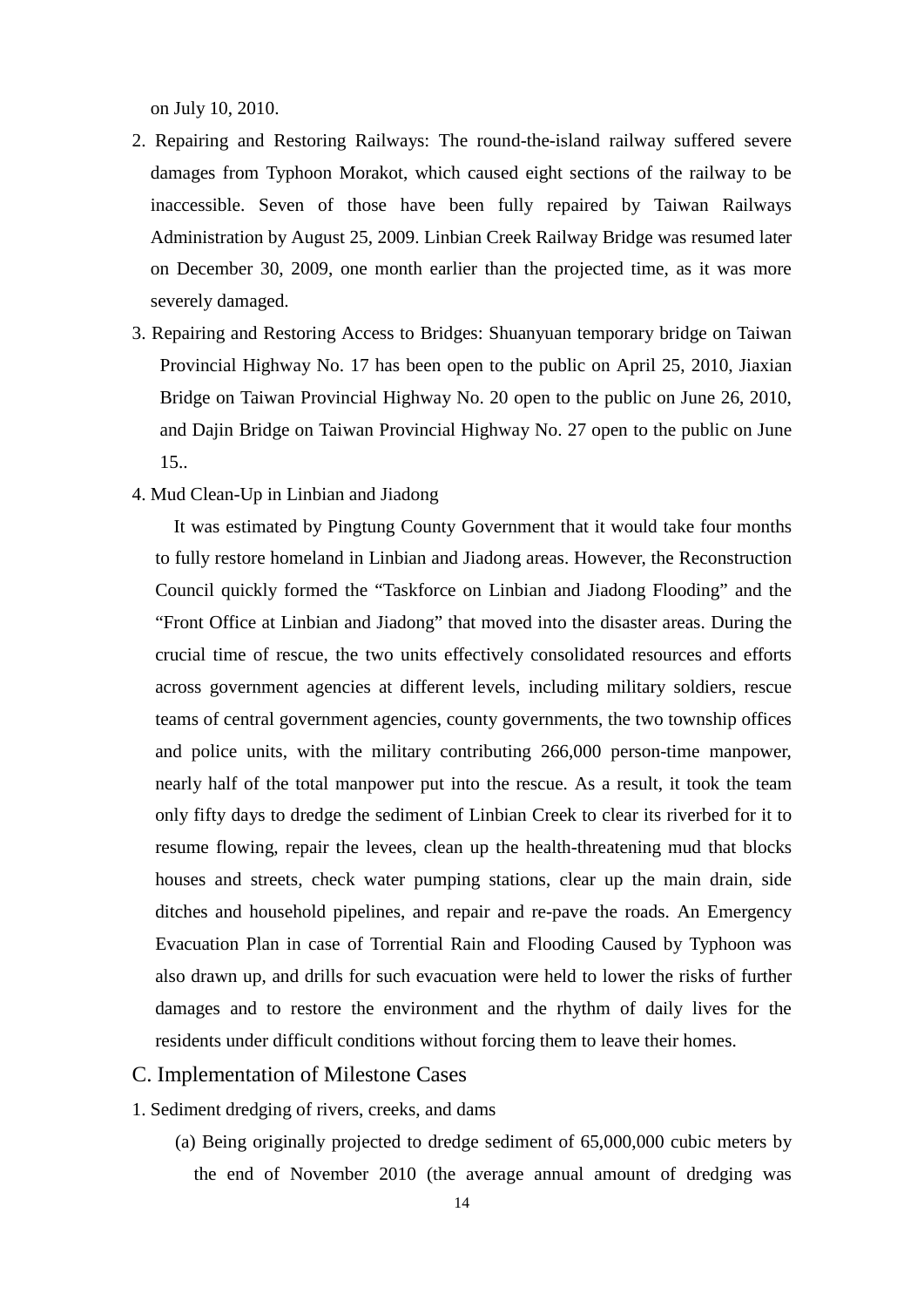20,000,000 cubic meters in past years), the program was required to be finished by the end of June 2010, five months than the projected date. In the end, the goal was accomplished on May 19, 2010.

(b) Water Resources Agency of the Ministry of Economic Affairs is continuing the sediment dredging program to increase the capacity of crucial rivers to carry flood water. By August 8, 2010, the total amount of sediment being dredged was 88,727,000 cubic meters.

2. JiJi Section of Taiwan Provincial Highway No. 16

The Second Maintenance Office of Directorate General of Highways of the Ministry of Transportation and Communications carried out the program for repaving the road of Taiwan Provincial Highway No. 16 10K+430~740, and the road was made accessible on July 10, 2010.

3. Shuangyuan Bridge on Taiwan Provincial Highway No. 17

(1) The construction of Shuangyuan temporary bridge started on November 15, 2009 and has become accessible since April 25, 2010. However, the temporary bridge is only accessible by small vehicles less than two meters high and scooters. The Directorate General of Highways provides minibuses on both ends of the bridge to carry passengers across the bridge. For safety concern, when the water of the upper stream reaches the level limit for closing the bridge under heavy rain warning, authorities will immediately close the temporary bridge.

- (2) The construction of the new Shuangyuan Bridge began on December 26, 2009 and has completed 28.41%, which is 13.21% ahead of schedule. It is projected to be finished by the end of 2011.
- 4. Jiaxian Bridge on Taiwan Provincial Highway No. 20

A scenic bridge with three spans, Jiaxian Bridge is 304 meters in length with the largest span of 152 meters. After an all out effort by the Directorate General of Highways, Jiaxian Bridge has been made accessible again on June 26, 108 days earlier than projected.

- 5. Xinfa Bridge on Taiwan Provincial Highway No. 27
	- (a) The funds of NT\$500,000,000 for the construction of Xinfa Bridge were donated by China Steel Corporation.
	- (b) The construction of Xinfa Bridge started on January 27, 2010 and has so far completed 42% as scheduled. It is projected to be completed at the end of June 2011.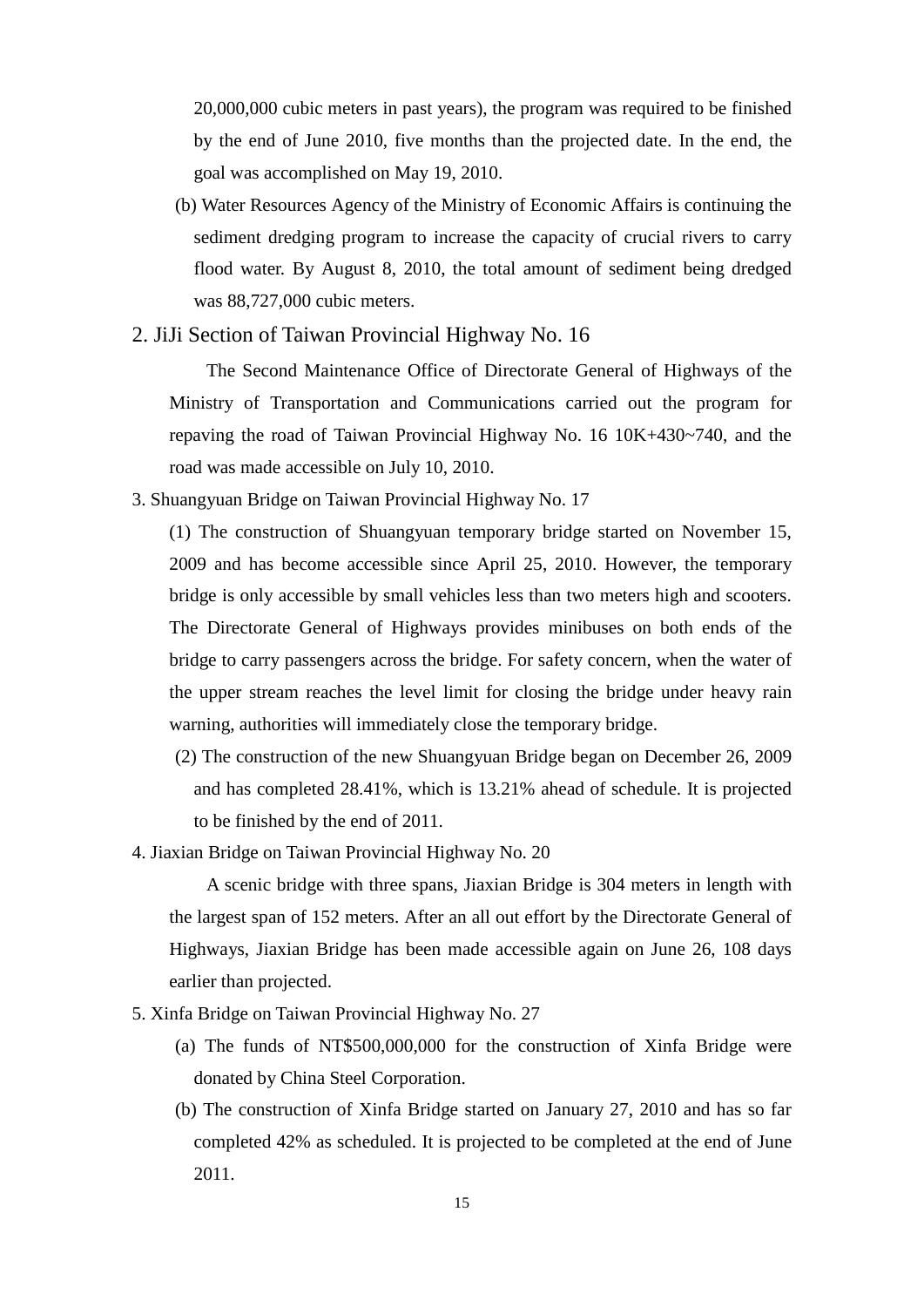6. Taiwan Provincial Highway No. 18 Alishan Highway

Directorate General of Highways has improved the dangerous section of Taiwan Provincial Highway No. 18 for tour buses to get to Alishan Forest Recreation Area. The opening ceremony of the restored highway was held on June 25, 2010.

- 7. Alishan Forest Railway Restoring Program
	- (a) The section between Zhushan and Shenmu inside the Forest Recreation Area in the low land part of Alishan Forest Railway has been reconstructed on March 24, 2010 and, after checking and test drive by authorities, has been accessible to the public on June 19, 2010 to go in line with the opening of Alishan Highway to tour buses.
	- (b) The complete line of Alishan Forest Railway is about 72 kilometers long, and the reconstruction work will be carried out in three stages. Due to the inaccessibility of the highway, all materials and supplies have to be transported by train. Therefore, it is not expected to be completed until the end of December 2011.
- 8. Liugui Section of Taiwan Provincial Highway No. 27A
	- (a) The road base of Liugui temporary road section between 6k and 8K of Taiwan Provincial Highway No. 27A, damaged during the torrential rain on May 23, 2010 and May 28, 2010 for about 100 meters, has been restored on June 8, 2010 for accessibility. When it closes in the event that the river water reaches the warning level, travelers can take a detour through the old Route 184 via Liugui Tunnel.
	- (b) The improvement program of Liugui section between 6k and 8K of Taiwan Provincial Highway No. 27A was delayed by two torrential rains in May and so will not be finished until the end of August 2010 as the Directorate General of Highways has been urged to put in more efforts.
	- (c) The construction of the deck of Liugui Bridge was affected by the two torrential rains in May and so will not be finished till the end of August 2010. Once completed, it may be used for emergency rescue.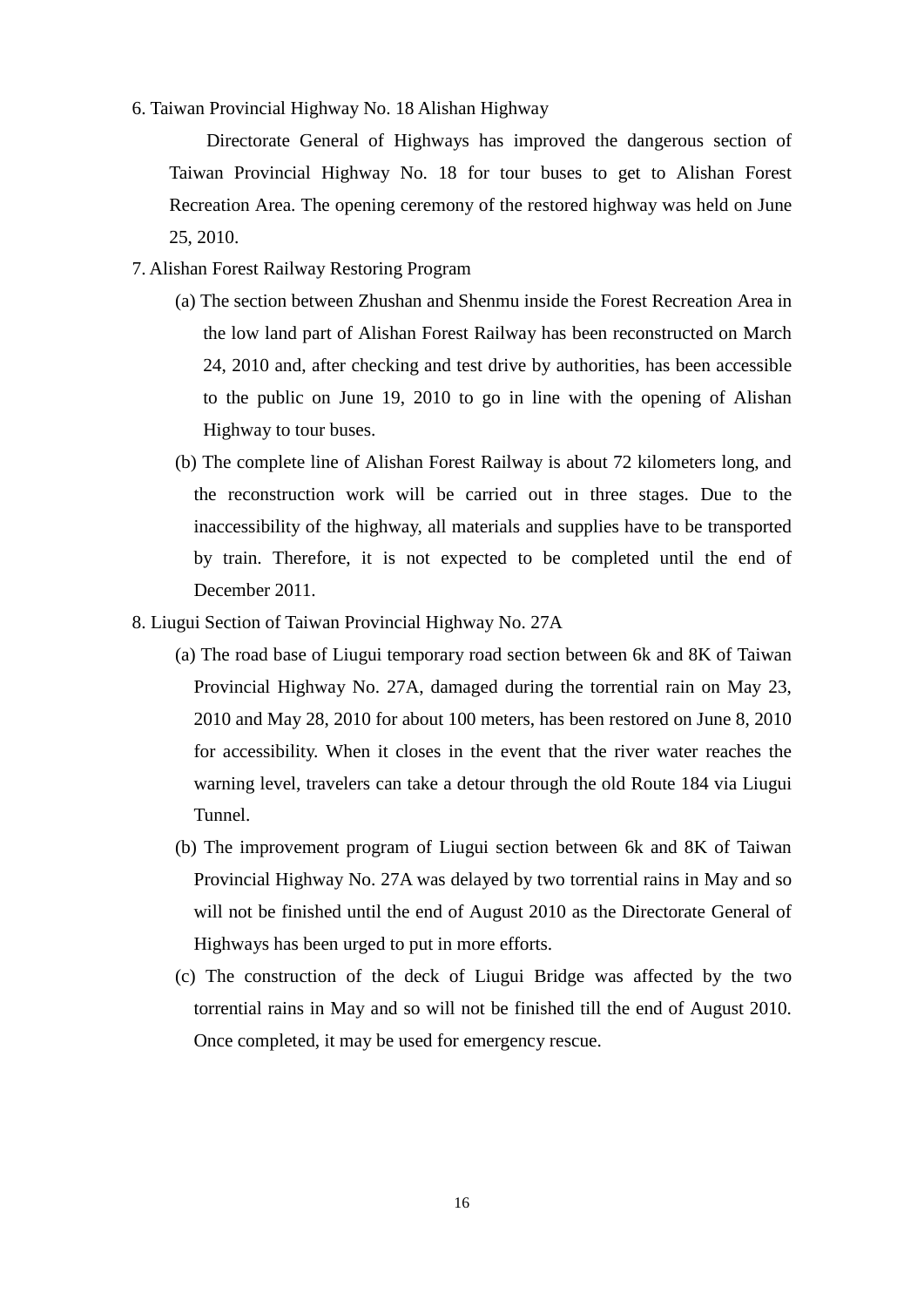# **IV. Industry Reconstruction**

- A. Restoring Grouper Farming: The government has been assisting fish farmers to fill sand and gravel back in the destroyed fish ponds, saving them NT\$740,000,000. So far, nearly 547 hectares (75%) of fish ponds in disaster areas have been restored. It is projected for grouper farming to be fully restored in 2011.
- 1. In Pingtung County, 725.3 hectares of grouper fish ponds were damaged by Typhoon Morakot, causing a loss of NT\$720,000,000.
- 2. Starting on August 12, 2009, Fisheries Agency of the Council of Agriculture and Pingtung County Government worked together to clean the dead fish and mud weighing 1,015.5 metric tons out of fish ponds severely damaged by Typhoon Morakot, and another 520 metric tons of dead fish were cleaned out of the fish ponds by a joint effort from Pingtung County Government and the military.
- 3. The Council of Agriculture has given subsidies of about NT\$128,000,000 to fish farmers for them to clean up mud out of fish ponds, to disinfect fish ponds, to improve pond water quality, and to buy fry.
- 4. In the Industry Reconstruction Meeting convened by the Reconstruction Council, Huang, Zaituan, Director of Pingtung County Aquaculture Development Association, expressed his opinion by saying "Typhoon Morakot has brought mud into fish ponds, making it impossible to farm grouper as the mud blocks fish gills. Past experience taught us that if we simply clean up the ponds by washing them with water, the mud will block the drains and pollute the rivers. A better solution to improve fish farming condition would be to cover the fish ponds with a layer of 30 cm clean sand."
- 5. On September 25, 2009, in the "Meeting to Find Effective Solutions to Cleaning Mud out of the Farm Land and Fish Ponds Damaged by Typhoon Morakot" convened by the Reconstruction Council, Pingtung County Magistrate Cao made requests, upon which Reconstruction Council, with the support from the Ministry of Justice, gave instructions to civil servants to go ahead on their tasks disregard the worries of committing the crime of public servants desiring to make profit or violating the Sand and Gravel Excavation Act.
- 6. On October 19, 2009, the Reconstruction Council held a meeting that invited Ministry of Defense, Ministry of Economic Affairs, Council of Agriculture, Public Construction Commission, Environmental Protection Administration, Ministry of Justice, Pingtung District Prosecutors Office, and Pingtung County Government to discuss issues on damaged fish farming industry. Based on the resolution of the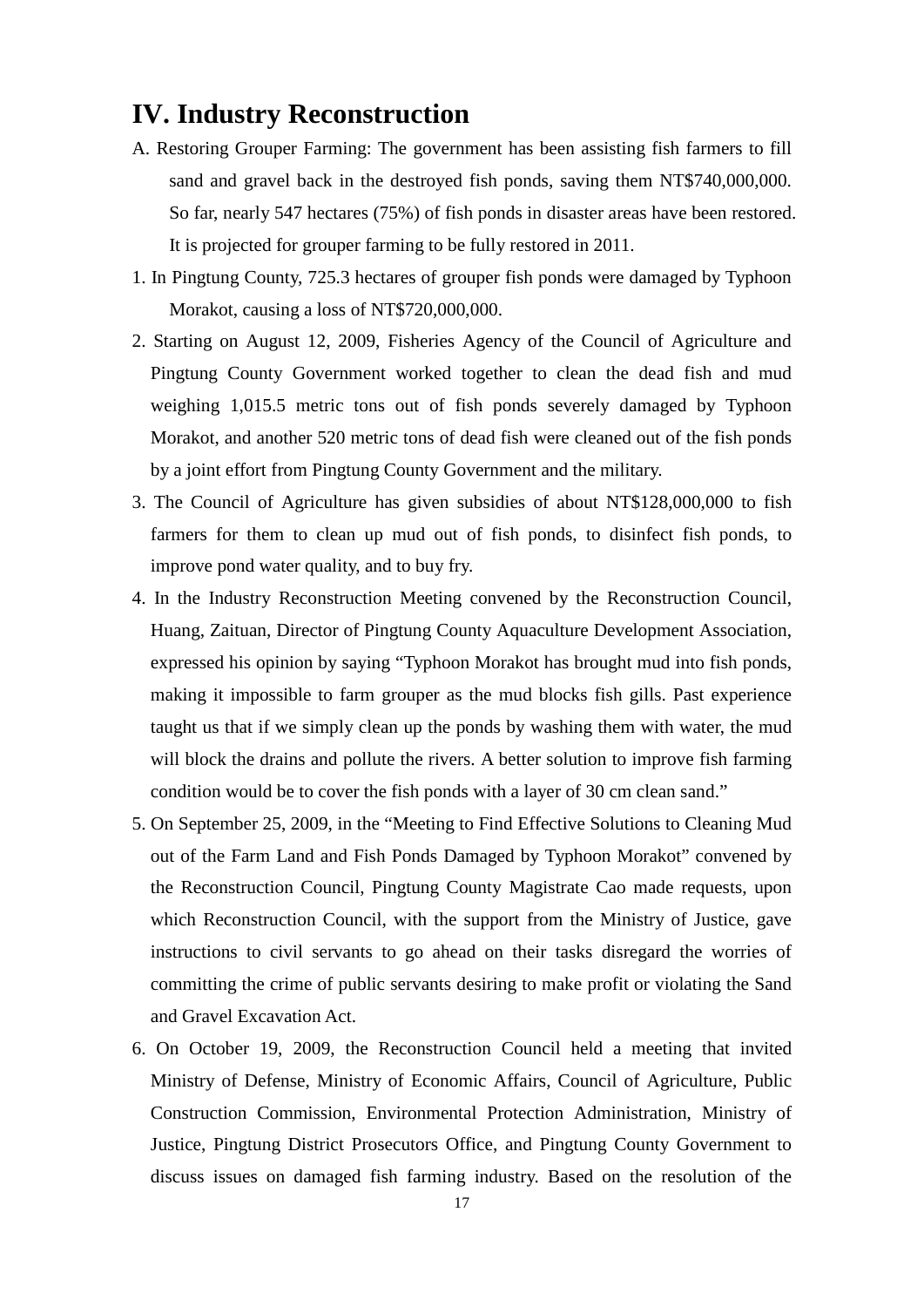meeting, the Reconstruction Council instructed that "the government should assist fish farmers who suffered greatly from Typhoon Morakot as quickly as possible from the perspective of disaster prevention and rescue to prevent them from further disasters and to restore the fish farming industry."

- B. Shanlin Yongling Organic Farm provides job opportunities for 500 households at Daai Village, offers a platform for marketing local agricultural products, and revitalize the economic development in the indigenous tribes and the base of permanent houses for survivors of Typhoon Morakot.
- 1. Located in Shanlin Village, Kaohisung County, Yongling Organic Farm was established on a 62-hectare piece of land at Yuemei Farm close to the base of Yuemei Permanent Houses offered by Taiwan Sugar Corporation under the planning by Yongling Foundation. The planning of the organic farm is in four phases: built, operate, profit, and transfer. Yongling Foundation is responsible for planning and construction, personnel training, producing and management, and product selling (guaranteed purchase of the product or to be sold by its affiliate companies) so as to provide job opportunities for the disaster survivors. When they have learned the methods and skills of running the farm with the marketing channel having been established, the program will be handed over to Kaohsiung County Government to continue offering necessary assistance to the survivors to solve employment problems.
- 2. Because the afore-mentioned 62-hectare land can only offer jobs for 300 households, Yongling Foundation will, when necessary, develop another 95 hectare of farm land in Shanlin to reach the goal of offering 500 jobs in total. The farm will be developed in line with the agricultural development to provide a platform for marketing local farm products to boost economic development of indigenous tribes and permanent housing sites.
- C. One Township One Industry Program
- 1. Taking into consideration of indigenous hometown industry reconstruction and the livelihood of the survivors, the Reconstruction Council pushes for the "One Township One Industry Program," which focuses on the industry reconstruction in disaster areas following the guidelines of "Hometown Feature Industry Project" promoted by the Council of Indigenous Peoples. As for issues that require assistance from other central government agencies, the Reconstruction Council will coordinate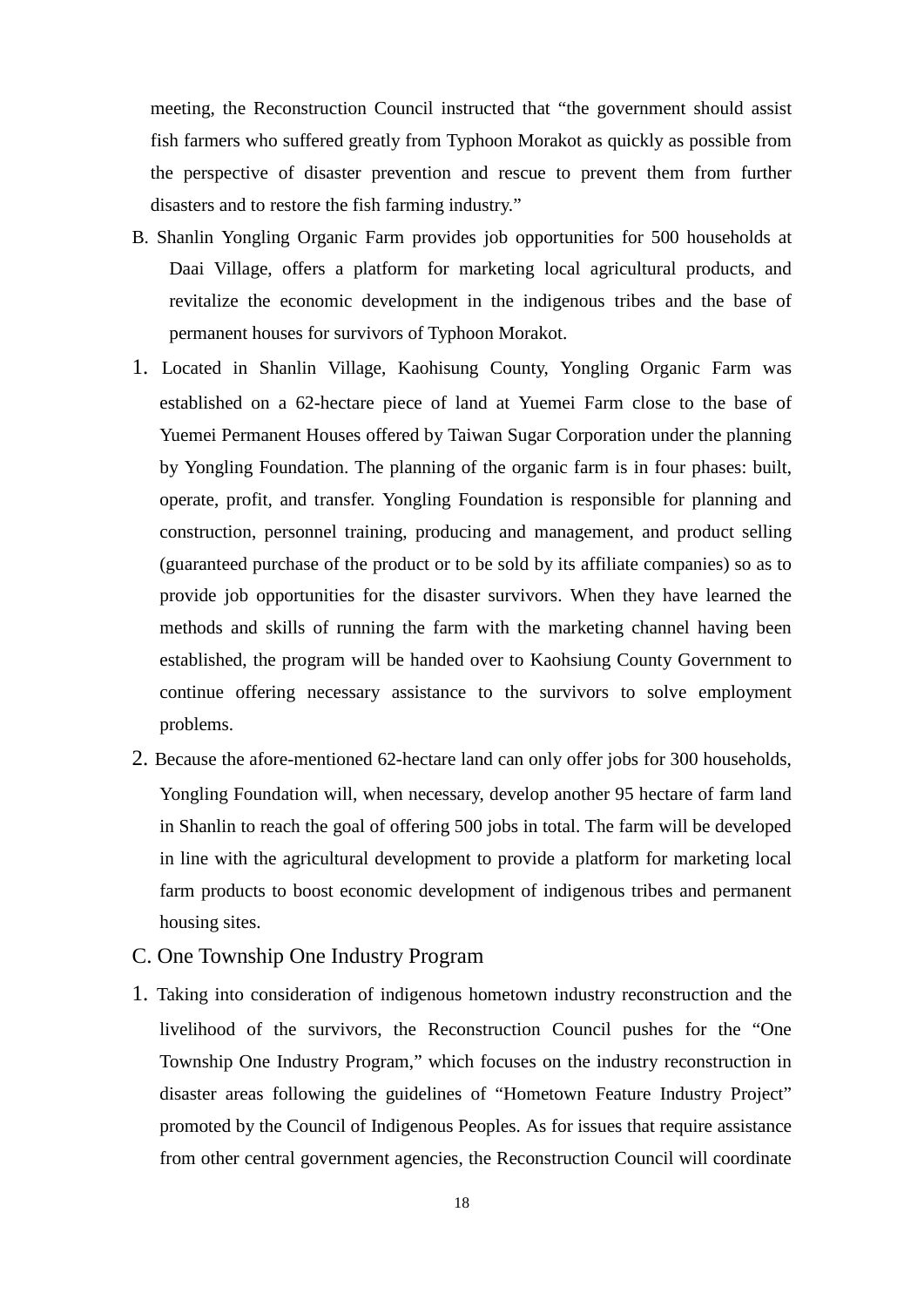related agencies to participate in such work by providing their resources.

2. This program covers twenty townships in disaster areas in Nantou County, Chiayi County, Tainan County, Kaohsiung County, Pintung County, and Taitung County, and the Reconstruction Council has officially notified related agencies to implement it. A meeting was held on July 21, 2010 that invited all involved agencies and county governments to review their proposed "One Township One Industry Programs," which will be carried out with the "3-year Feature Industry Program" promoted by the Council of Indigenous Peoples.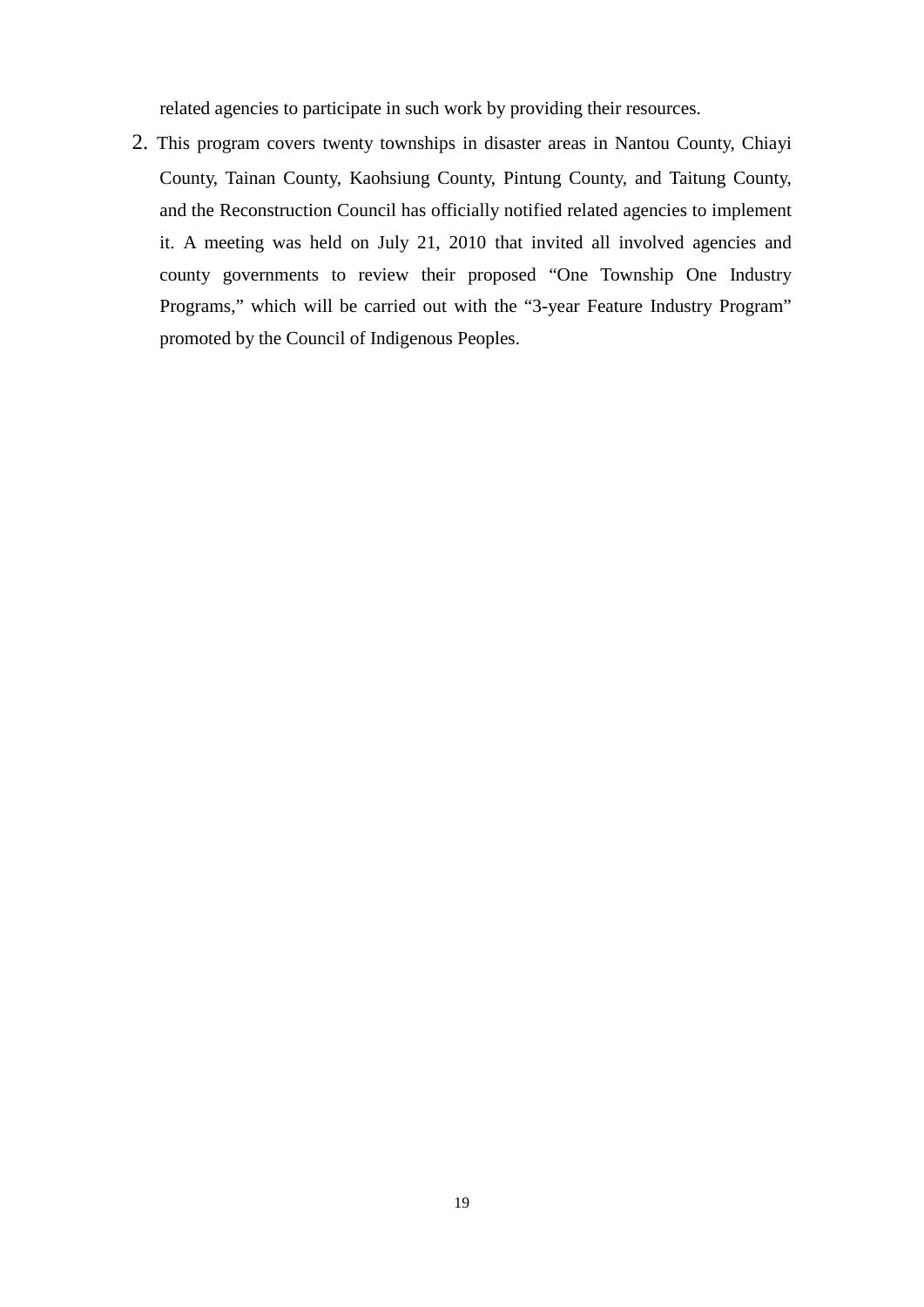#### D. The Twelve Industry Reconstruction Exemplary Sites Program

Taking a bottom-up approach to adopt suggestions from county governments in disaster areas, this program has made 12 exemplary sites of industry reconstruction hoping to consolidate resources from the government and the private sector to put into work to expedite the process of industry reconstruction and to achieve the overall goal. The 12 exemplary sites are now being monitored as special programs to implement and evaluated to ensure the resources from the central government agencies, local governments and the private sector are effectively infused and properly used.

| <b>Item</b><br>No. | <b>Exemplary</b><br><b>Sites</b> | <b>Programs</b>                             | <b>Responsible Agencies</b><br>or Organizations |
|--------------------|----------------------------------|---------------------------------------------|-------------------------------------------------|
| $\mathbf{1}$       | Jialan                           | Providing 2,000 metric tons of              | Forestry Bureau,                                |
|                    | Village,                         | driftwood without bidding value             | <b>Council of Agriculture</b>                   |
|                    | Jinfeng                          | Driftwood workshop                          | Forestry Bureau,                                |
|                    | Township,                        |                                             | Council of Agriculture                          |
|                    | Taitung                          |                                             | Taiwan Lovely                                   |
|                    | County                           |                                             | Foundation                                      |
|                    |                                  | Feature industry supporting program         | Ministry of Economic                            |
|                    |                                  | Jialan Village Women                        | Affairs (Small and                              |
|                    |                                  | Workshop-Jialan Bayi Workshop               | Medium Enterprise                               |
|                    |                                  |                                             | Administration)                                 |
|                    |                                  | <b>Indigenous Creative Culture Industry</b> | Ministry of Economic                            |
|                    |                                  | Development Program in                      | Affairs (Small and                              |
|                    |                                  | <b>Reconstruction Areas</b>                 | Medium Enterprise                               |
|                    |                                  |                                             | Administration)                                 |
|                    |                                  | Hometown Feature Industry Program           | Ministry of Economic                            |
|                    |                                  |                                             | Affairs (Small and                              |
|                    |                                  |                                             | <b>Medium Enterprise</b>                        |
|                    |                                  |                                             | Administration)                                 |
|                    |                                  | Jialan Tribe Square Program                 | Ministry of Economic                            |
|                    |                                  |                                             | Affairs (Small and                              |
|                    |                                  |                                             | Medium Enterprise                               |
|                    |                                  |                                             | Administration)                                 |
|                    |                                  | <b>Occupational Training Program</b>        | Council of Labor                                |
|                    |                                  |                                             | <b>Affairs</b>                                  |
|                    |                                  |                                             | Taiwan Lovely                                   |
|                    |                                  | Paiwan Quality Shop Program                 | Foundation                                      |

### **Exemplary Programs for Industry Reconstruction**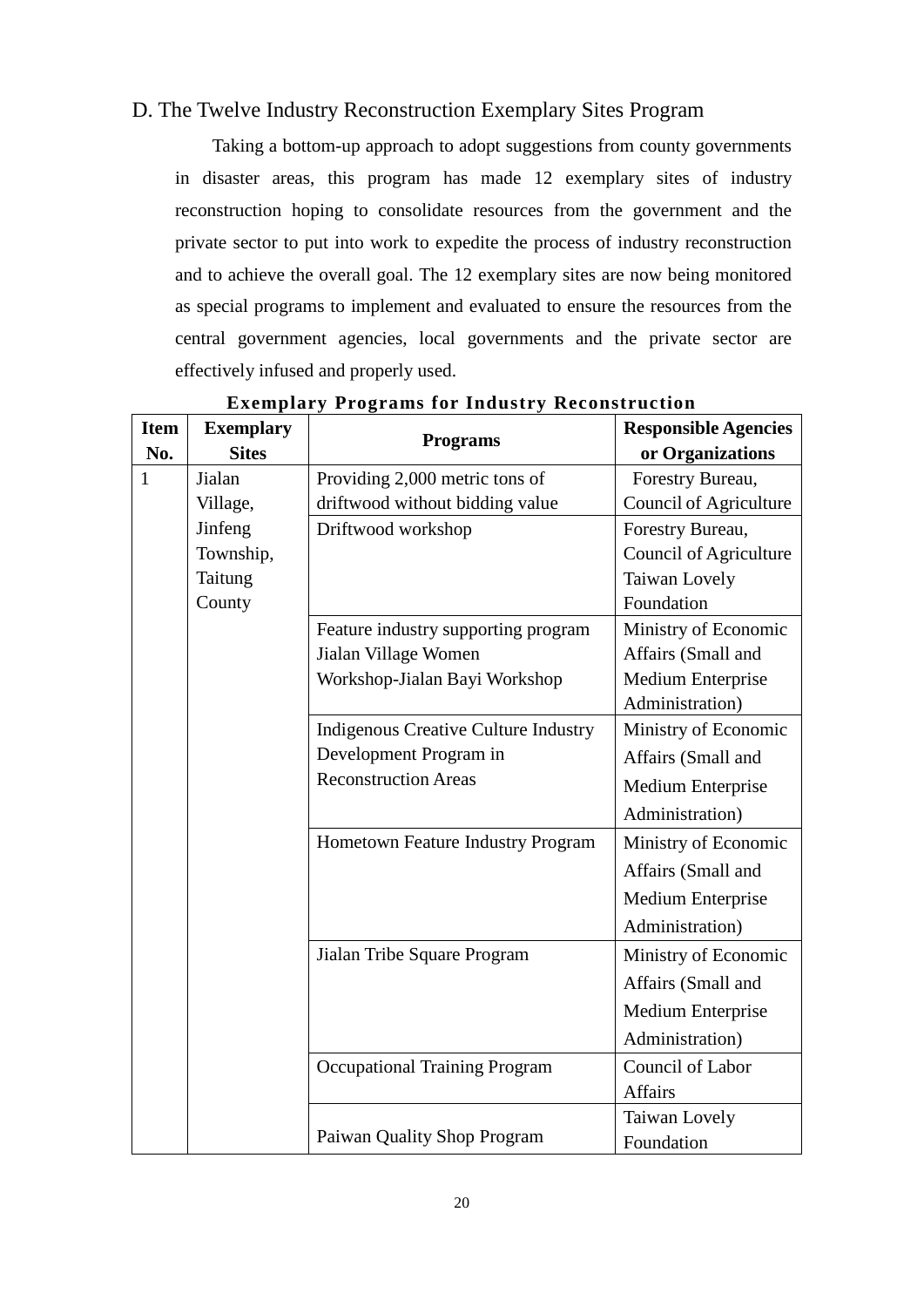| <b>Item</b><br>No. | <b>Exemplary</b><br><b>Sites</b>                         | <b>Programs</b>                                                                                                                                                                                                    | <b>Responsible Agencies</b><br>or Organizations                                                                            |
|--------------------|----------------------------------------------------------|--------------------------------------------------------------------------------------------------------------------------------------------------------------------------------------------------------------------|----------------------------------------------------------------------------------------------------------------------------|
|                    |                                                          | <b>August 8 Typhoon Memorial Park</b>                                                                                                                                                                              | Taiwan Lovely<br>Foundation                                                                                                |
| $\overline{2}$     | Zhiben<br>Commercial<br>District in<br>Taitung<br>County | Relief funding for tourism business<br>owners<br>Reconstruction of tourism facilities<br>Subsidies for activities to restore<br>tourism market                                                                     | Tourism Bureau,<br>Ministry of<br>Transportation and<br>Communications                                                     |
|                    |                                                          | <b>Brand Commercial District Promoting</b><br>Program for Taitung County to Boost<br>its Tourism<br>Subsidies for facilities of rebuilding<br>the commercial district<br>Commercial district supporting<br>program | Ministry of Economic<br><b>Affairs</b>                                                                                     |
| 3                  | Jinlun<br>District of<br>Taimali in                      | Subsidies for building distributing<br>facilities and freezing storage for<br>export                                                                                                                               | Council of Agriculture                                                                                                     |
|                    | Taitung<br>County                                        | Relief funding for tourism business<br>owners<br>Reconstruction of tourism facilities<br>Subsidies for activities to restore<br>tourism market                                                                     | Tourism Bureau,<br>Ministry of<br>Transportation and<br>Communications                                                     |
|                    |                                                          | Feature industry supporting program                                                                                                                                                                                | Ministry of Economic<br>Affairs (Small and<br>Medium Enterprise<br>Administration)                                         |
|                    |                                                          | <b>Indigenous Creative Culture Industry</b><br>Development Program in<br><b>Reconstruction Areas</b>                                                                                                               | <b>Council for Cultural</b><br><b>Affairs</b>                                                                              |
|                    |                                                          | Hometown Feature Industry Program                                                                                                                                                                                  | Council of Indigenous<br>Peoples                                                                                           |
| $\overline{4}$     | Linbian<br>Township<br>and Jiadong                       | <b>National Land Conservation Plan</b><br>Post-Morakot Fish Farming<br>Construction                                                                                                                                | Fisheries Agency,<br>Council of Agriculture                                                                                |
|                    | Township of<br>Pingtung<br>County                        | Subsidies for organic fertilizer to help<br>farmers plant new fruit trees<br>Subsidies for repairing damages<br>caused by Typhoon Morakot of the<br>fertilizer storage of Linbian Farmer<br>Association            | Ministry of Economic<br>Affairs (Water<br><b>Resources Agency</b><br>and Small and<br>Medium Enterprise<br>Administration) |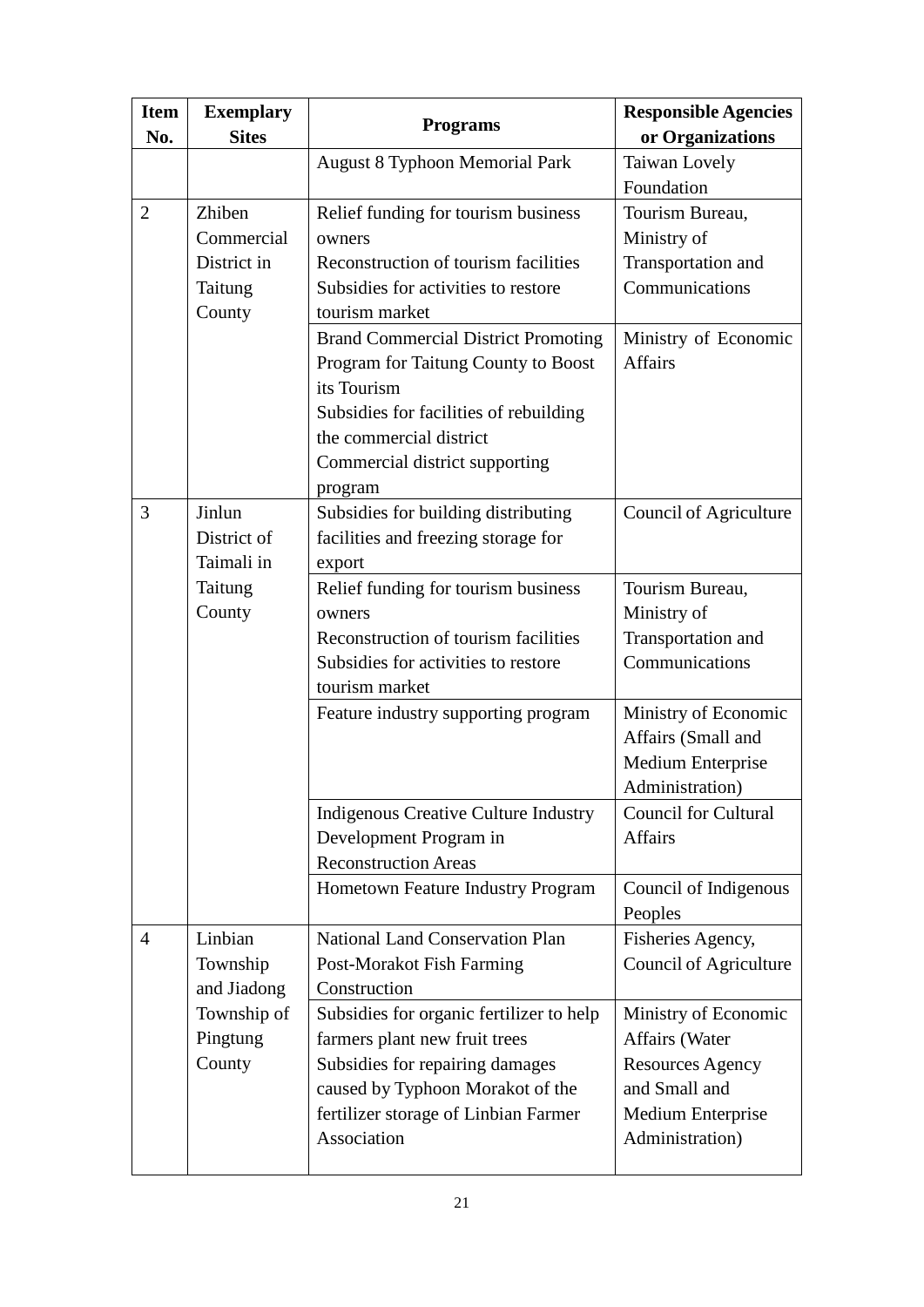| <b>Item</b> | <b>Exemplary</b><br><b>Sites</b> | <b>Programs</b>                             | <b>Responsible Agencies</b>         |
|-------------|----------------------------------|---------------------------------------------|-------------------------------------|
| No.<br>5    | Majia Farm                       | Reconstruction of tourism facilities        | or Organizations<br>Tourism Bureau, |
|             | in Majia                         | Subsidies for activities to restore         | Ministry of                         |
|             | Township,                        | tourism market                              | Transportation and                  |
|             | Pingtung                         |                                             | Communications                      |
|             | County                           | <b>Indigenous Creative Culture Industry</b> | <b>Council for Cultural</b>         |
|             |                                  | Development Program in                      | <b>Affairs</b>                      |
|             |                                  | <b>Reconstruction Areas</b>                 |                                     |
|             |                                  | Hometown Feature Industry Program           | Council of Indigenous               |
|             |                                  | <b>Telecommunication facilities</b>         | Peoples                             |
|             |                                  | improvement and base station                |                                     |
|             |                                  | co-building program in Namaxia              |                                     |
|             |                                  | Township in Kaohsiung County                |                                     |
|             |                                  | Rotary International Art Village Plan       |                                     |
|             |                                  | (Cultural Creativity Industry Plan)         |                                     |
|             |                                  | <b>Program Promoting Cultural Industry</b>  | Council of Agriculture              |
|             |                                  | of Endemic Plant of Chenopodium             |                                     |
|             |                                  | formosanum Koidz                            |                                     |
|             |                                  | <b>Occupational Training Program</b>        | Council of Labor                    |
|             |                                  |                                             | <b>Affairs</b>                      |
|             |                                  | Subsidies for training programs for         | <b>Pingtung County</b>              |
|             |                                  | indigenous people to learn organic          | Government                          |
|             |                                  | farming for sustainable development         |                                     |
|             |                                  | Subsidies for farm management               |                                     |
|             |                                  | training programs for indigenous            |                                     |
|             |                                  | people and educational programs to          |                                     |
|             |                                  | promote leisure tourism agriculture         |                                     |
|             |                                  | Subsidies for tourism facilities and        |                                     |
|             |                                  | tourism season activities in                |                                     |
|             |                                  | indigenous townships                        |                                     |
|             |                                  | Subsidies for farming supplies for          |                                     |
|             |                                  | forest conservation and agricultural        |                                     |
|             |                                  | development programs                        |                                     |
| 6           | Yuemei and                       | Organic agriculture zone                    | Council of Agriculture              |
|             | Wulipu in                        | <b>Indigenous Creative Culture Industry</b> | <b>Council for Cultural</b>         |
|             | Kaohsiung                        | Development Program in                      | <b>Affairs</b>                      |
|             | County                           | <b>Reconstruction Areas</b>                 |                                     |
|             |                                  | Narrator training programs for guided       | Tourism Bureau,                     |
|             |                                  | tours in reconstruction areas               | Ministry of                         |
|             |                                  |                                             | Transportation and                  |
|             |                                  |                                             | Communications                      |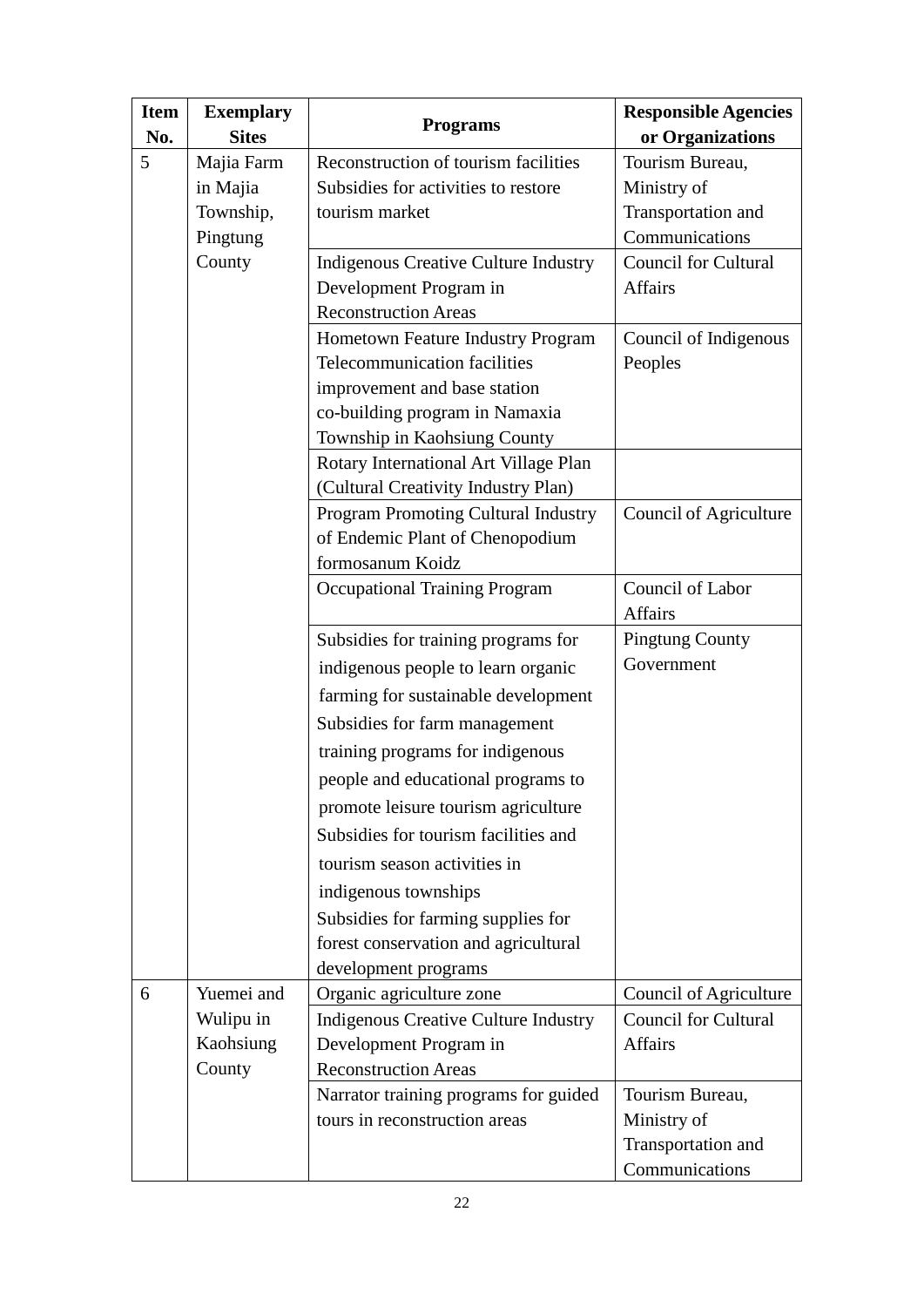| <b>Item</b><br>No. | <b>Exemplary</b><br><b>Sites</b>                  | <b>Programs</b>                                                                                                                                                                                                                                  | <b>Responsible Agencies</b><br>or Organizations                                                                     |
|--------------------|---------------------------------------------------|--------------------------------------------------------------------------------------------------------------------------------------------------------------------------------------------------------------------------------------------------|---------------------------------------------------------------------------------------------------------------------|
|                    |                                                   | Facilities and equipment for organic<br>agriculture producing and marketing<br>Xiaolin Village temporary Memorial                                                                                                                                | <b>Kaohsiung County</b><br>Government                                                                               |
|                    |                                                   | Occupational training program                                                                                                                                                                                                                    | Council of Labor<br><b>Affairs</b>                                                                                  |
| 7                  | Nanheng<br>Commercial<br>District in<br>Kaohsiung | Measures to suspend plum picking<br>with bamboo poles<br>Organizing events promoting plum<br>hand-picking                                                                                                                                        | Council of Agriculture                                                                                              |
|                    | County                                            | Relief funding for tourism business<br>owners                                                                                                                                                                                                    | Tourism Bureau,<br>Ministry of<br>Transportation and<br>Communications                                              |
|                    |                                                   | Feature industry supporting program<br>Commercial district promoting<br>program<br>Subsidies for facilities of rebuilding<br>the commercial district                                                                                             | Ministry of Economic<br>Affairs (Small and<br>Medium Enterprise<br>Administration and<br>Department of<br>Commerce) |
|                    |                                                   | Programs to promote plum farmers to<br>produce and market plum products<br>Shuttle bus service in the hot spring<br>spots in Liugui and Baolai<br>Hot spring marketing through media<br>Marketing programs for post-typhoon<br>hometown industry | <b>Kaohsiung County</b><br>Government                                                                               |
|                    |                                                   | <b>Indigenous Creative Culture Industry</b><br>Development Program in<br><b>Reconstruction Areas</b>                                                                                                                                             | Council for Cultural<br><b>Affairs</b>                                                                              |
|                    |                                                   | Hometown Feature Industry Program                                                                                                                                                                                                                | Council of Indigenous<br>Peoples                                                                                    |
| 8                  | Qishan<br>Commercial                              | Subsidies for distributing facilities,<br>freezing storage, and nurseries                                                                                                                                                                        | <b>Council of Agriculture</b>                                                                                       |
|                    | District in<br>Kaohsiung<br>County                | Relief funding for tourism business<br>owners<br>Reconstruction of tourism facilities<br>Subsidies for activities to restore<br>tourism market                                                                                                   | Tourism Bureau,<br>Ministry of<br>Transportation and<br>Communications                                              |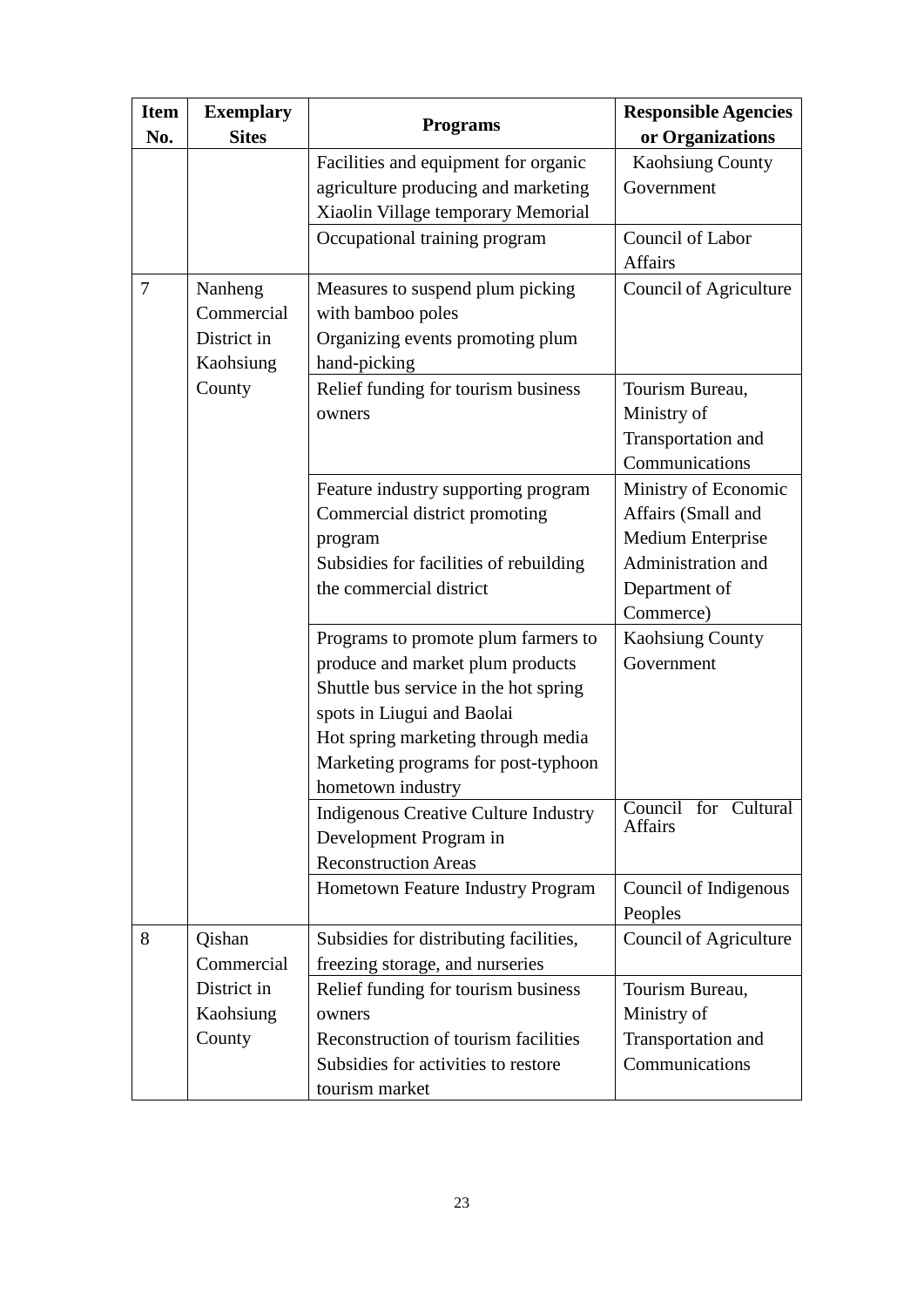| <b>Item</b><br>No. | <b>Exemplary</b><br><b>Sites</b>                             | <b>Programs</b>                                                                                                                                                                                                                                                                                                                                                                                                                                                              | <b>Responsible Agencies</b><br>or Organizations                                                                                      |
|--------------------|--------------------------------------------------------------|------------------------------------------------------------------------------------------------------------------------------------------------------------------------------------------------------------------------------------------------------------------------------------------------------------------------------------------------------------------------------------------------------------------------------------------------------------------------------|--------------------------------------------------------------------------------------------------------------------------------------|
|                    |                                                              | Anthurium andraeanum post-Morakot<br>reconstruction program in Kaohsiung<br>County<br>2010 Qishan Lunar New Year<br><b>Festivities and Farm Products</b><br><b>Promoting Events</b><br>Program to restore and boost Qishan<br>commercial district                                                                                                                                                                                                                            | Ministry of Economic<br>Affairs (Department<br>of Commerce)                                                                          |
|                    |                                                              | <b>Indigenous Creative Culture Industry</b><br>Development Program in<br><b>Reconstruction Areas</b>                                                                                                                                                                                                                                                                                                                                                                         | Council for Cultural<br><b>Affairs</b>                                                                                               |
| 9                  | Cultural<br>industry of<br>Tsou tribe in<br>Chiayi<br>County | Relief funding for tourism business<br>owners<br>Reconstruction of tourism facilities<br>Subsidies for activities to restore<br>tourism market<br><b>Indigenous Creative Culture Industry</b><br>Development Program in                                                                                                                                                                                                                                                      | Tourism Bureau,<br>Ministry of<br>Transportation and<br>Communications<br>Council for Cultural<br><b>Affairs</b>                     |
|                    |                                                              | <b>Reconstruction Areas</b><br>Hometown Feature Industry Program                                                                                                                                                                                                                                                                                                                                                                                                             | Council of Indigenous<br>Peoples                                                                                                     |
| 10                 | Lijia Village,<br>Alishan                                    | Assisting farmers to grow Jelly fig and<br>high-mountain tea.                                                                                                                                                                                                                                                                                                                                                                                                                | Council of Agriculture                                                                                                               |
|                    | Township,<br>Chiayi<br>County                                | Subsidies for activities to restore<br>tourism market                                                                                                                                                                                                                                                                                                                                                                                                                        | Tourism Bureau,<br>Ministry of<br>Transportation and<br>Communications                                                               |
|                    |                                                              | 1. Establishing eco-tourism: Lijia<br>creek remediation, restoring the<br>scenic view of blue tribe<br>community, repairing hiking trails,<br>improvement of interpretive<br>panels, legalization of Bed &<br>Breakfasts, and training programs<br>for community narrators.<br>Programs to promote toxic-free<br>2.<br>mountain agriculture and<br>value-added farm products:<br>Bamboo shoot and jelly fig<br>processing plant, tea-producing<br>factory and marketing farm | Council of Indigenous<br>Peoples<br>Tourism Bureau,<br>Ministry of<br>Transportation and<br>Communications<br>Council of Agriculture |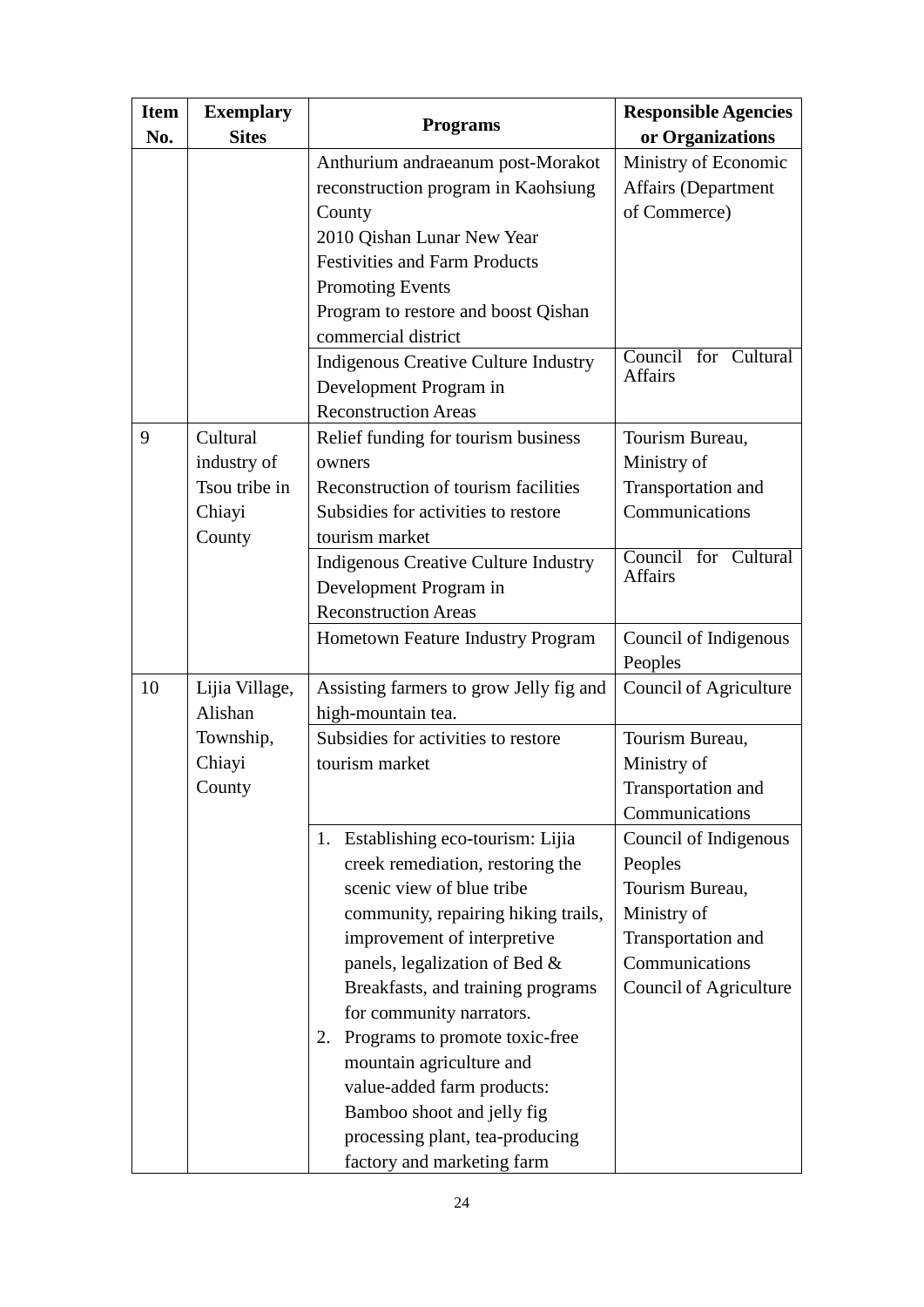| <b>Item</b><br>No. | <b>Exemplary</b><br><b>Sites</b>            | <b>Programs</b>                                                                                                                                                                                                                                                                                                                                                                                             | <b>Responsible Agencies</b><br>or Organizations                                                                                      |
|--------------------|---------------------------------------------|-------------------------------------------------------------------------------------------------------------------------------------------------------------------------------------------------------------------------------------------------------------------------------------------------------------------------------------------------------------------------------------------------------------|--------------------------------------------------------------------------------------------------------------------------------------|
|                    |                                             | products<br><b>Building Lijia Tourist Center</b><br>3.<br>Preserving and experiencing tribal<br>4.<br>traditional crafts and culture;<br>forming tribal dancing and cultural<br>performing groups<br>5. Enhancing the organization,<br>human resources, and system of<br>indigenous tribes; Establishing a<br>unified window for tribal tour<br>information, tribal community<br>restaurants, and financial |                                                                                                                                      |
|                    |                                             | management centers<br>Hometown Feature Industry Program                                                                                                                                                                                                                                                                                                                                                     | Council of Indigenous<br>Peoples                                                                                                     |
| 11                 | Shanmei<br>Village,<br>Alishan<br>Township, | Subsidies for activities to restore<br>tourism market                                                                                                                                                                                                                                                                                                                                                       | Tourism Bureau,<br>Ministry of<br>Transportation and<br>Communications                                                               |
|                    | Chiayi<br>County                            | 1. Beautification construction of<br>communities in the disaster area<br>2. Restoring the scenic view and<br>tourism resources of Danayiku<br><b>Ecological Park</b><br>3. Programs to promote value-added<br>local farm products<br>4. Preserving and experiencing<br>traditional crafts and culture of Tsou<br>Tribe                                                                                      | Council of Indigenous<br>Peoples<br>Tourism Bureau,<br>Ministry of<br>Transportation and<br>Communications<br>Council of Agriculture |
|                    |                                             | Hometown Feature Industry Program<br>Program to Allocate Public Welfare<br>Lottery Profit Return                                                                                                                                                                                                                                                                                                            | Council of Indigenous<br>Peoples                                                                                                     |
| 12                 | Dongpu Hot<br>Spring in<br>Xinyi            | <b>Subsidies for Xinyi Township Farmers</b><br>Association Winery to enhance its<br>winery facilities                                                                                                                                                                                                                                                                                                       | Council of Agriculture                                                                                                               |
|                    | Township,<br>Nantou<br>County               | funding for tourism business owners<br>Subsidies for activities to restore<br>tourism market                                                                                                                                                                                                                                                                                                                | Tourism Bureau,<br>Ministry of<br>Transportation and<br>Communications                                                               |
|                    |                                             | Subsidies from the local industry<br>development fund                                                                                                                                                                                                                                                                                                                                                       | Ministry of Economic<br>Affairs (Small and                                                                                           |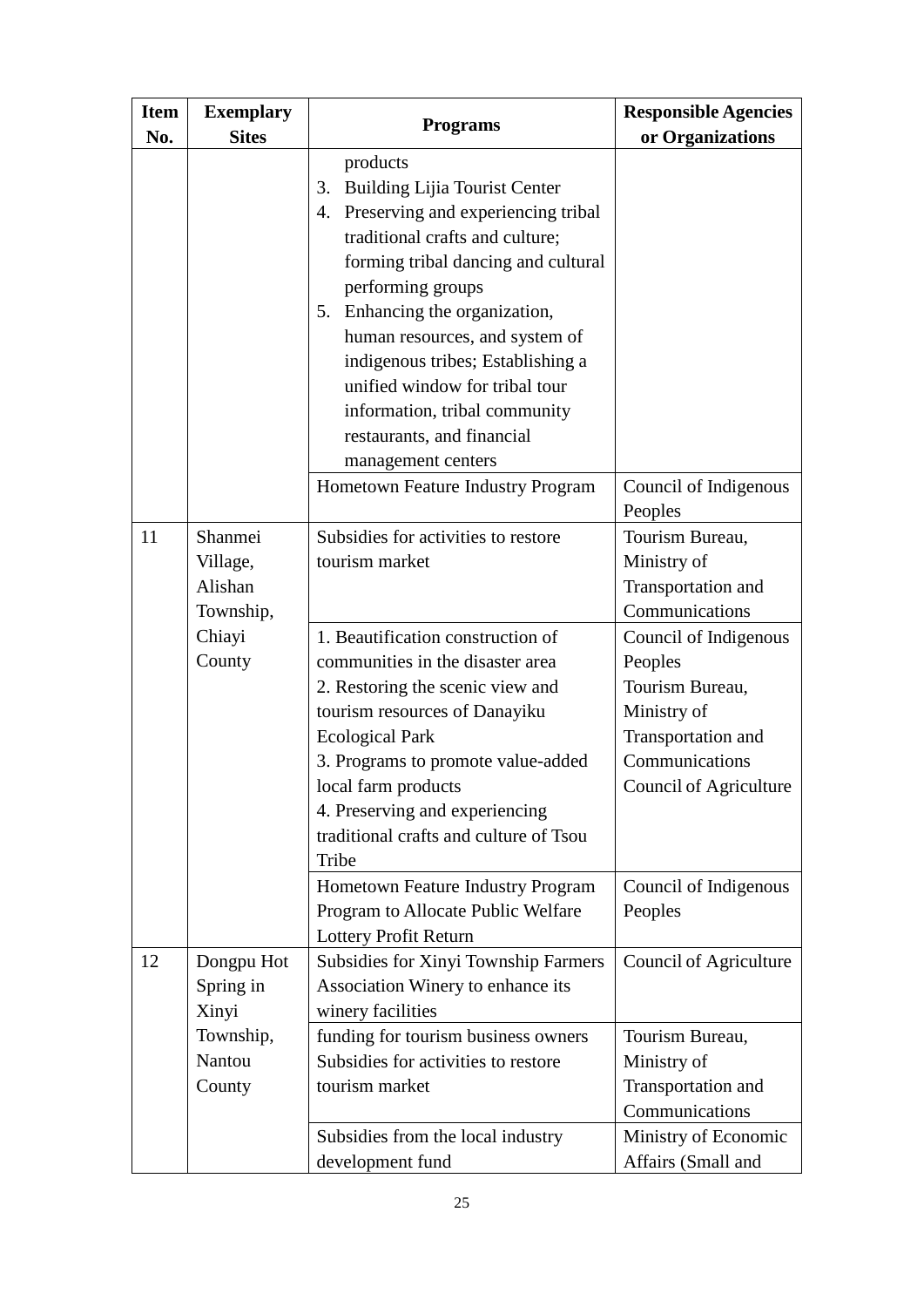| <b>Item</b><br>No. | <b>Exemplary</b><br><b>Sites</b> | <b>Programs</b>                   | <b>Responsible Agencies</b><br>or Organizations |
|--------------------|----------------------------------|-----------------------------------|-------------------------------------------------|
|                    |                                  |                                   | Medium Enterprise                               |
|                    |                                  |                                   | Administration)                                 |
|                    |                                  | Nantou Hot Spring Season Event    | <b>Nantou County</b>                            |
|                    |                                  | Plum Festival                     | Government                                      |
|                    |                                  | Hometown Feature Industry Program | Council of Indigenous                           |
|                    |                                  |                                   | Peoples                                         |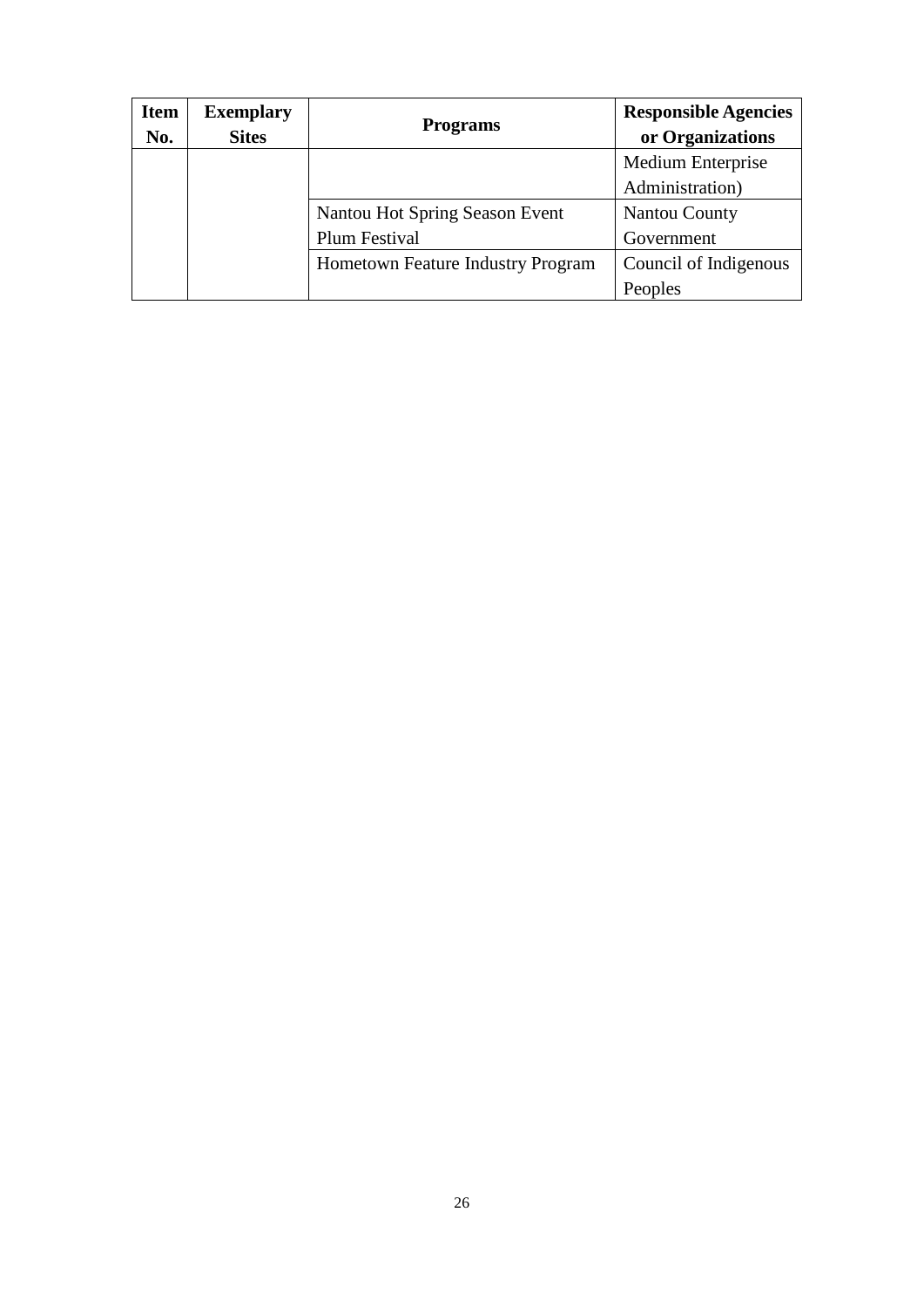- E. Programs for the Integration of Community Reconstruction Resources for Permanent Housing Sites and its Implementation
- 1. Programs summary
	- (1) More than seven thousand survivors of Typhoon Morakot were forced to leave their familiar homeland to move into permanent houses built with the joint-effort from the government and the private sector to start their new lives. This program includes eight permanent housing sites (accommodating 50 households or more), each of which is implemented by a Working group coordinated by the county government that aims to effectively infuse resources through three-dimensional discussions on related issues. The Reconstruction Council supervises the organization and operation of each Working group in an attempt to develop a new local image and vitality of the new households through residents' involvement and participation.
	- (2) As of now, under the Reconstruction Council's supervision are the following eight sites: Luzijiao in Chiayi County, Majia Farm, Baihe Tribe Park of Changzhi, Xinchi Farm, and Nanan Farm in Pingtung County, Yuemei Farm and Wulipu in Kaohsiung County, and Jialan Village of Jinfeng Township in Taitung County.

#### 2. Progress of implementation

Each of the eight permanent housing sites has established a Working Cycle and started operating. Those in Luzijiao in Chiayi County, Yumei in Kaohsiung County, and Majia Farm, Baihe Tribe Park, and Xinchi and Nanan sites in Pintung County have held several meetings to discuss issues regarding future development and to reach consensus to push for the development of the new community.

#### F. Programs for the private sector to contribute

1. Programs summary

To proactively invite and coordinate the private sector to contribute their resources to reconstruction, the Reconstruction Council created a mechanism to encourage the private sector to participate based on their love, wisdom and creativity to meet the needs of industry reconstruction in the disaster areas through their pledges of funding to quickly restore local economy and vitality. To broaden the scope of involvement of the private sector, the Reconstruction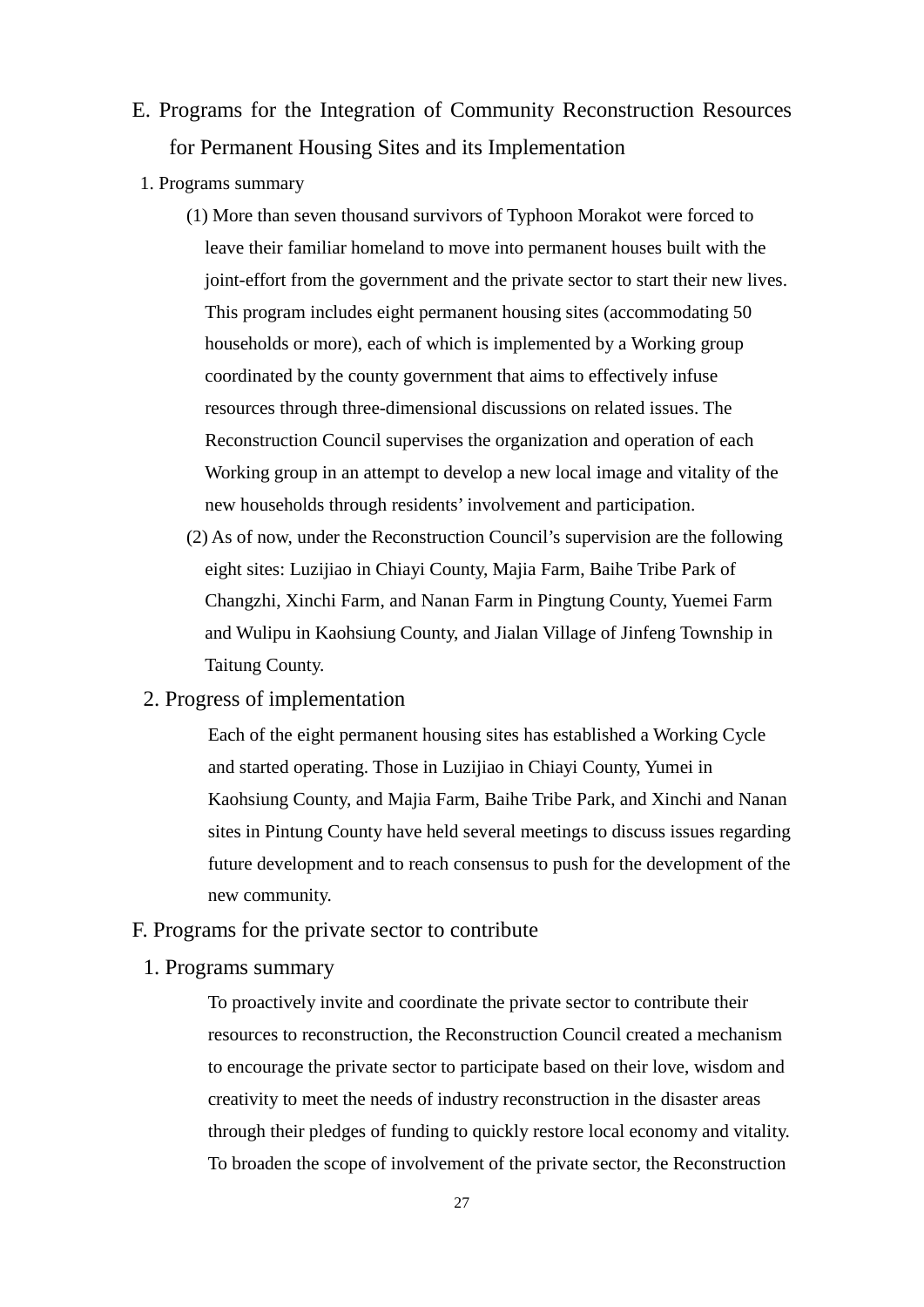Council has recruited many foundations and charity organizations to

participate in the reconstruction and has seen some early achievements.

# 2. Progress of implementation

|                                                                                                                                                                                                                | <b>Programs</b> and                                                                                                                                                                         | <b>Resources from the</b>                                                                                                                                                          |
|----------------------------------------------------------------------------------------------------------------------------------------------------------------------------------------------------------------|---------------------------------------------------------------------------------------------------------------------------------------------------------------------------------------------|------------------------------------------------------------------------------------------------------------------------------------------------------------------------------------|
| <b>Location</b>                                                                                                                                                                                                | <b>Responsibilities</b>                                                                                                                                                                     | <b>Private Sector</b>                                                                                                                                                              |
| <b>Taitung County</b><br>Jialan Village of Jinfeng<br>Township (Exemplary<br>site and permanent<br>housing site)                                                                                               | Planning the rebuilding<br>of the industries of<br>carpentry workshops and<br>fabric workshops                                                                                              | Taiwan Lovely Foundation                                                                                                                                                           |
| <b>Pingtung County</b><br>Majia Farm in Majia<br>Township (Exemplary<br>site and permanent<br>housing site)<br><b>Kaohsiung County</b><br><b>Yuemie Farm</b><br>(Exemplary site and<br>permanent housing site) | Rotary International Art<br>Village and Cultural<br><b>Creativity Industry</b><br><b>Yongling Organic</b><br>Agriculture Area and<br><b>Local Job Opportunities</b>                         | 1. World Vision Taiwan<br>2. Rotary International District<br>3460<br>Uni-President Enterprises<br>3.<br>Corporation<br>Foxconn Technology Group<br>1.<br>Tzu Chi Foundation<br>2. |
| <b>Kaohsiung County</b><br>Wulipu (Exemplary site<br>and permanent housing<br>site)                                                                                                                            | Promoting forest<br>plantation program to<br>offer job opportunities<br>for people in disaster<br>areas; pushing for<br>Xiaolin Village<br>Livelihood Program to<br>help them create brands | <b>ROC Red Cross Society</b>                                                                                                                                                       |
| <b>Kaohsiung County</b><br><b>Qishan Commercial</b><br>District (Exemplary<br>site)                                                                                                                            | Co-organizing events<br>and help promote farm<br>products                                                                                                                                   | WeShare Education & Charity<br>Fund                                                                                                                                                |
| <b>Chiayi County</b><br>Lijia Village of Alishan<br>Township (Exemplary<br>site)                                                                                                                               | Toxic-free mountain<br>farming<br>In-depth ecological<br>tourism<br>Cultural industries                                                                                                     | <b>Taiwan Semiconductor</b><br><b>Manufacturing Company</b>                                                                                                                        |
| <b>Chiayi County</b><br>Shanmei Village of<br>Alishan Township<br>(Exemplary site)                                                                                                                             | Toxic-free mountain<br>farming<br>In-depth ecological<br>tourism<br><b>Cultural industries</b>                                                                                              | <b>Taiwan Semiconductor</b><br>1.<br><b>Manufacturing Company</b><br><b>ROC Red Cross Society</b><br>2.                                                                            |
| <b>Chiayi County</b><br>Luzijiao of Fanlu<br>Township (Permanent<br>housing site)                                                                                                                              | Pushing for the<br>livelihood program at<br>permanent housing sites<br>in Chiayi County                                                                                                     | ROC Red Cross Society                                                                                                                                                              |
| <b>Chiayi County</b><br>Luman site of Zhuqi<br>Township (Permanent                                                                                                                                             | Pushing for the<br>livelihood program at<br>permanent housing sites                                                                                                                         | ROC Red Cross Society                                                                                                                                                              |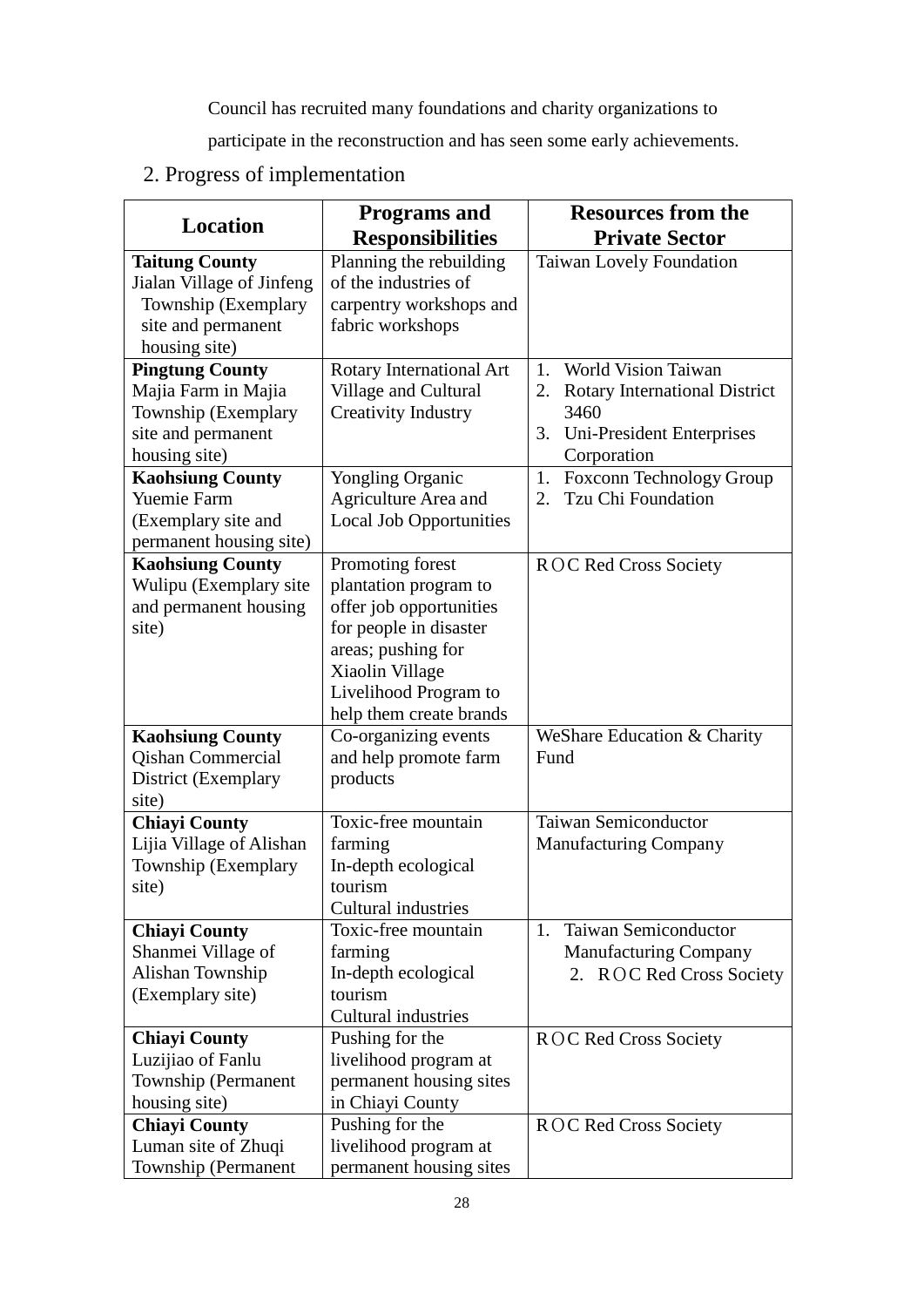| <b>Location</b>           | <b>Programs and</b><br><b>Responsibilities</b> | <b>Resources from the</b><br><b>Private Sector</b> |
|---------------------------|------------------------------------------------|----------------------------------------------------|
| housing site)             | in Chiayi County                               |                                                    |
| <b>Taitung County</b>     | Local feature industries                       | China Development Industrial                       |
| Jialan Village of Jinfeng | and restoring tourism                          | <b>Bank Foundation</b>                             |
| Township and Jinlun       |                                                |                                                    |
| District of Taimali       |                                                |                                                    |
| Township                  |                                                |                                                    |
| <b>Pingtung County</b>    | National land                                  | Yu, Chi-Chung Cultural and                         |
| Linbian and Jiadong       | conservation                                   | <b>Educational Foundation</b>                      |
|                           | Post-Morakot Fish                              | <b>Eden Social Welfare</b><br>$2^{\circ}$          |
|                           | <b>Farming Construction</b>                    | Foundation                                         |
| <b>Kaohsiung County</b>   | Providing marketing                            | China Steel Corporation Group                      |
| Namaxia Township          | channels for farm                              | <b>Education Foundation</b>                        |
|                           | products                                       |                                                    |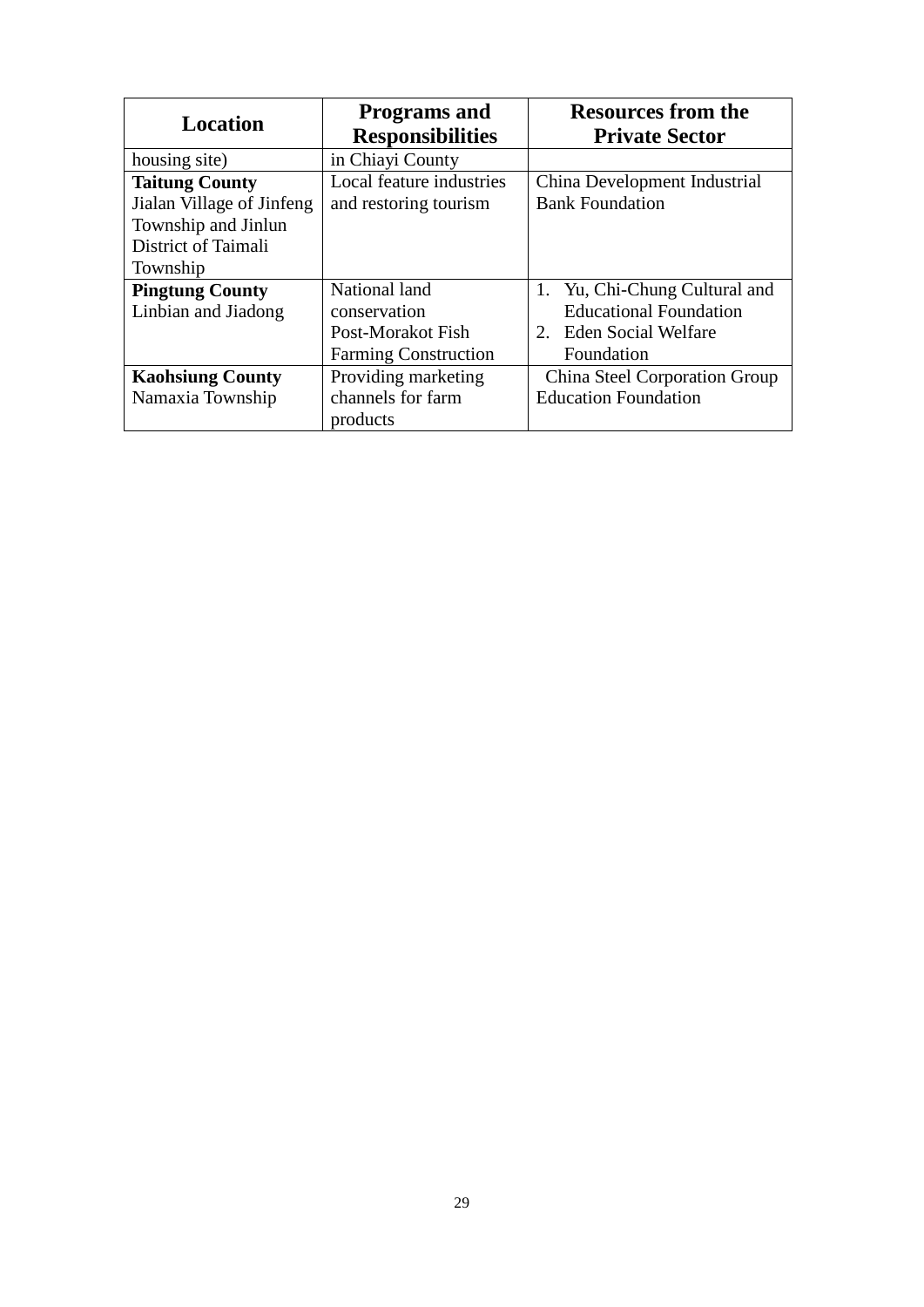### Conclusion

Hitting Taiwan on August 8, 2009, Typhoon Morakot brought heavy rainfalls of more than two thousand millimeters to mountain areas in central and southern Taiwan. The accumulated rainfalls of 1,624 millimeters, 2,361 millimeters, and 2,854 millimeters in Alishan area in time spans of 24 hours, 48 hours, and 72 hours, respectively, posted record highs in Taiwan history, with the first two nearly reaching the world record rainfalls of 1,825 millimeters and 2,467 millimeters in time spans of 24 hours and 48 hours, respectively. Such heavy rainfalls in just 72 hours caused devastating disasters in central and southern Taiwan. In addition to rescue efforts from the government and the private sector of Taiwan, many countries expressed their concerns and offered rescue and relief assistance. A total of 85 countries expressed their condolence and concerns, while 48 countries donated money of more than NT\$480,000,000 to Taiwan. Thirteen countries donated relief materials, and the United States, the European Union, Japan, Korea, and the United Nations Office for the Coordination of Humanitarian Affairs sent specialists to assist in rescue efforts and disaster investigation. Taiwan government expresses her most sincere gratitude to these countries for their true friendship and timely assistance in such a difficult time.

To effectively carry out the reconstruction, the Morakot Post-Disaster Reconstruction Council was formed on August 15, 2009 (7 days after Typhoon Morakot Disaster) pursuant to Item 1 of Article 37 of the Disaster Prevention and Protection Act. On August 28, 2009, just 20 days after the disaster, the Morakot Post-Disaster Reconstruction Special Act was enacted, and 94 days after the disaster, on November 10, 2009, a special budget for the reconstruction was approved. With joint efforts from the central and local governments and the private sector, 611 permanent houses were quickly built in Daai Park in Shanlin Township and Taihe Village in Taitung County only six months after the disaster, indicating unprecedented effectiveness of the reconstruction implementation.

Post-disaster reconstruction has been implemented proactively in the past year. In community reconstruction, 1,480 permanent houses have been completed, benefiting nearly 6,000 survivors of the disaster. In infrastructure reconstruction, 138 sections with a total length of 653 kilometers in the six major highway systems and eight sections of round-the-island railway that were damaged by Typhoon Morakot have been repaired and made accessible by the end of December 2009. Indicator reconstructions such as Jiaxian Bridge and Alishan Highway have been made accessible earlier than originally projected. The amount of sediment dredging of rivers and creeks totaled more than 9,200 cubic